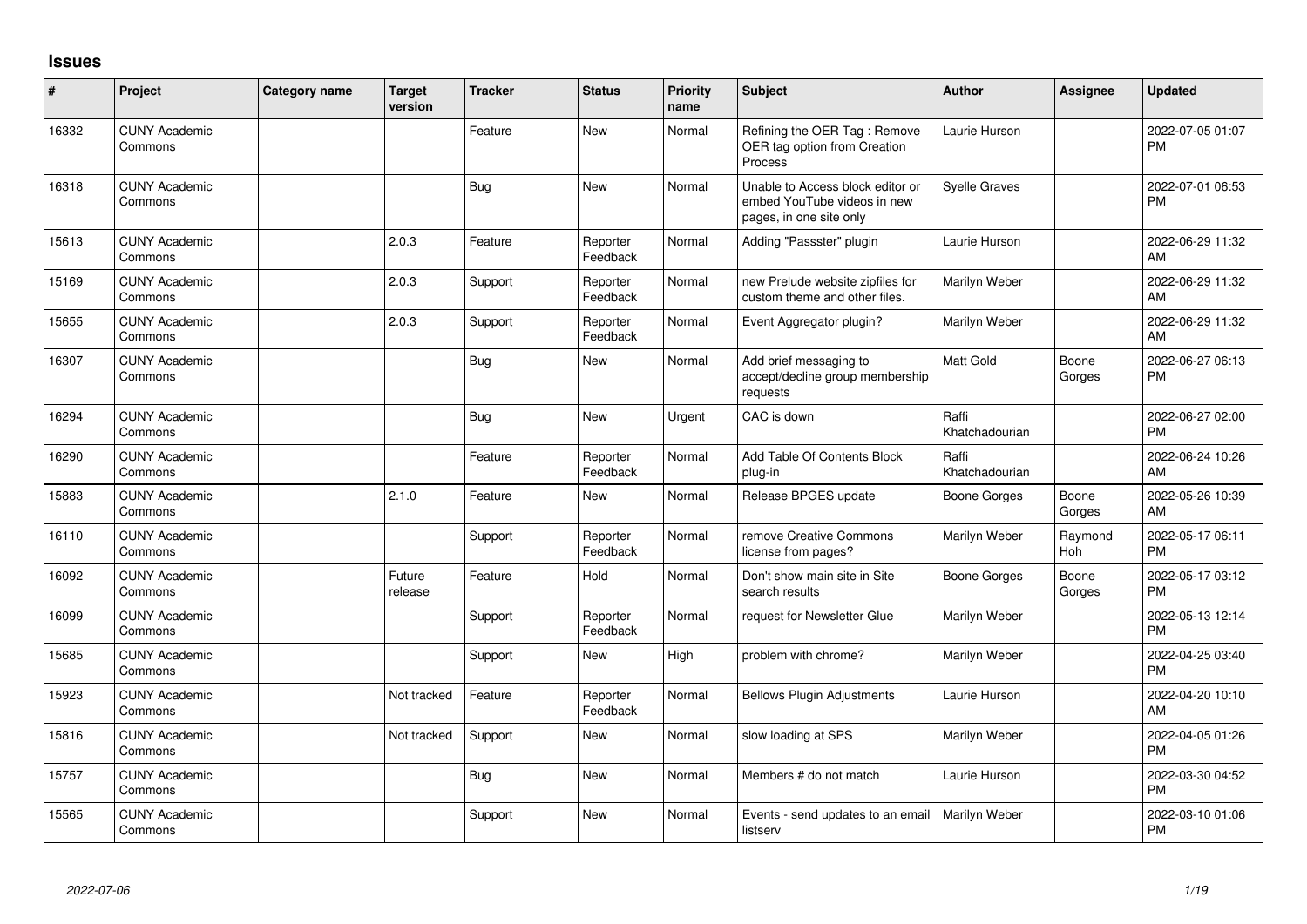| ∦     | Project                         | Category name | <b>Target</b><br>version | <b>Tracker</b> | <b>Status</b>        | <b>Priority</b><br>name | <b>Subject</b>                                                       | <b>Author</b>           | <b>Assignee</b>   | <b>Updated</b>                |
|-------|---------------------------------|---------------|--------------------------|----------------|----------------------|-------------------------|----------------------------------------------------------------------|-------------------------|-------------------|-------------------------------|
| 15370 | <b>CUNY Academic</b><br>Commons |               |                          | Support        | Reporter<br>Feedback | Normal                  | All-in-One Event Calendar?                                           | Marilyn Weber           |                   | 2022-02-17 11:03<br>AM        |
| 15176 | <b>CUNY Academic</b><br>Commons |               | Not tracked              | Support        | Reporter<br>Feedback | Normal                  | Archiving Q Writing & Old<br>Wordpress Sites on the Commons          | Laurie Hurson           |                   | 2022-02-08 10:28<br>AM        |
| 15260 | <b>CUNY Academic</b><br>Commons |               |                          | Support        | Reporter<br>Feedback | Normal                  | Diacritical markings   European<br><b>Stages</b>                     | Marilyn Weber           |                   | 2022-02-04 08:16<br>AM        |
| 14504 | <b>CUNY Academic</b><br>Commons |               | Not tracked              | Publicity      | Reporter<br>Feedback | Normal                  | Adding showcases to home page<br>menu                                | Laurie Hurson           | Boone<br>Gorges   | 2022-01-19 03:26<br><b>PM</b> |
| 15045 | <b>CUNY Academic</b><br>Commons |               |                          | Support        | <b>New</b>           | Normal                  | no result for KCeL in the search<br>box on the commons               | Marilyn Weber           |                   | 2021-12-10 11:29<br>AM        |
| 14940 | <b>CUNY Academic</b><br>Commons |               |                          | Bug            | <b>New</b>           | Normal                  | Discrepancy between Commons<br>profile "sites" and actual # of sites | Laurie Hurson           |                   | 2021-11-08 11:09<br>AM        |
| 14936 | <b>CUNY Academic</b><br>Commons |               |                          | <b>Bug</b>     | <b>New</b>           | Normal                  | Commons websites blocked by<br>SPS campus network                    | Laurie Hurson           |                   | 2021-11-03 03:57<br><b>PM</b> |
| 14900 | <b>CUNY Academic</b><br>Commons |               | Not tracked              | Support        | Reporter<br>Feedback | Normal                  | previous theme?                                                      | Marilyn Weber           |                   | 2021-10-25 10:31<br>AM        |
| 14842 | <b>CUNY Academic</b><br>Commons |               | Not tracked              | Support        | Reporter<br>Feedback | Normal                  | Question about widgets and block<br>editor                           | Gina Cherry             |                   | 2021-10-06 03:01<br><b>PM</b> |
| 14792 | <b>CUNY Academic</b><br>Commons |               |                          | <b>Bug</b>     | <b>New</b>           | Normal                  | Inconsistent email notifications<br>from gravity forms               | Raffi<br>Khatchadourian |                   | 2021-10-04 01:50<br><b>PM</b> |
| 14784 | <b>CUNY Academic</b><br>Commons |               |                          | Support        | Reporter<br>Feedback | Normal                  | User report of logo problem when<br>using Customizer theme           | Marilyn Weber           |                   | 2021-09-17 10:25<br>AM        |
| 14629 | <b>CUNY Academic</b><br>Commons |               | Not tracked              | <b>Bug</b>     | Reporter<br>Feedback | Normal                  | Possible Post Order Bug?                                             | <b>Syelle Graves</b>    |                   | 2021-09-14 10:47<br>AM        |
| 14538 | <b>CUNY Academic</b><br>Commons |               | Not tracked              | Support        | Reporter<br>Feedback | Normal                  | <b>Weebly To Commons</b>                                             | Laurie Hurson           |                   | 2021-09-14 10:47<br>AM        |
| 14475 | <b>CUNY Academic</b><br>Commons |               | Not tracked              | Publicity      | New                  | Normal                  | <b>OER Showcase Page</b>                                             | Laurie Hurson           | Laurie Hurson     | 2021-09-14 10:46<br>AM        |
| 14394 | <b>CUNY Academic</b><br>Commons |               | Not tracked              | Feature        | New                  | Normal                  | Commons News Site - redesign                                         | scott voth              | scott voth        | 2021-09-14 10:46<br>AM        |
| 13949 | <b>CUNY Academic</b><br>Commons |               | Not tracked              | Bug            | New                  | Normal                  | Continued debugging of runaway<br>MySQL connections                  | <b>Matt Gold</b>        | Boone<br>Gorges   | 2021-09-14 10:42<br>AM        |
| 14398 | <b>CUNY Academic</b><br>Commons |               | Not tracked              | Support        | Reporter<br>Feedback | Normal                  | Events plug-in notification problem                                  | Marilyn Weber           |                   | 2021-05-11 11:21<br>AM        |
| 13912 | <b>CUNY Academic</b><br>Commons |               | Not tracked              | Feature        | Hold                 | Low                     | posting "missed schedule"                                            | Marilyn Weber           |                   | 2021-02-23 10:46<br>AM        |
| 11968 | JustPublics@365<br>MediaCamp    |               |                          | Feature        | <b>New</b>           | Normal                  | Nanoscience Retractable Display<br>Unit                              | Donald Cherry           | Bonnie<br>Eissner | 2021-02-19 08:50<br>AM        |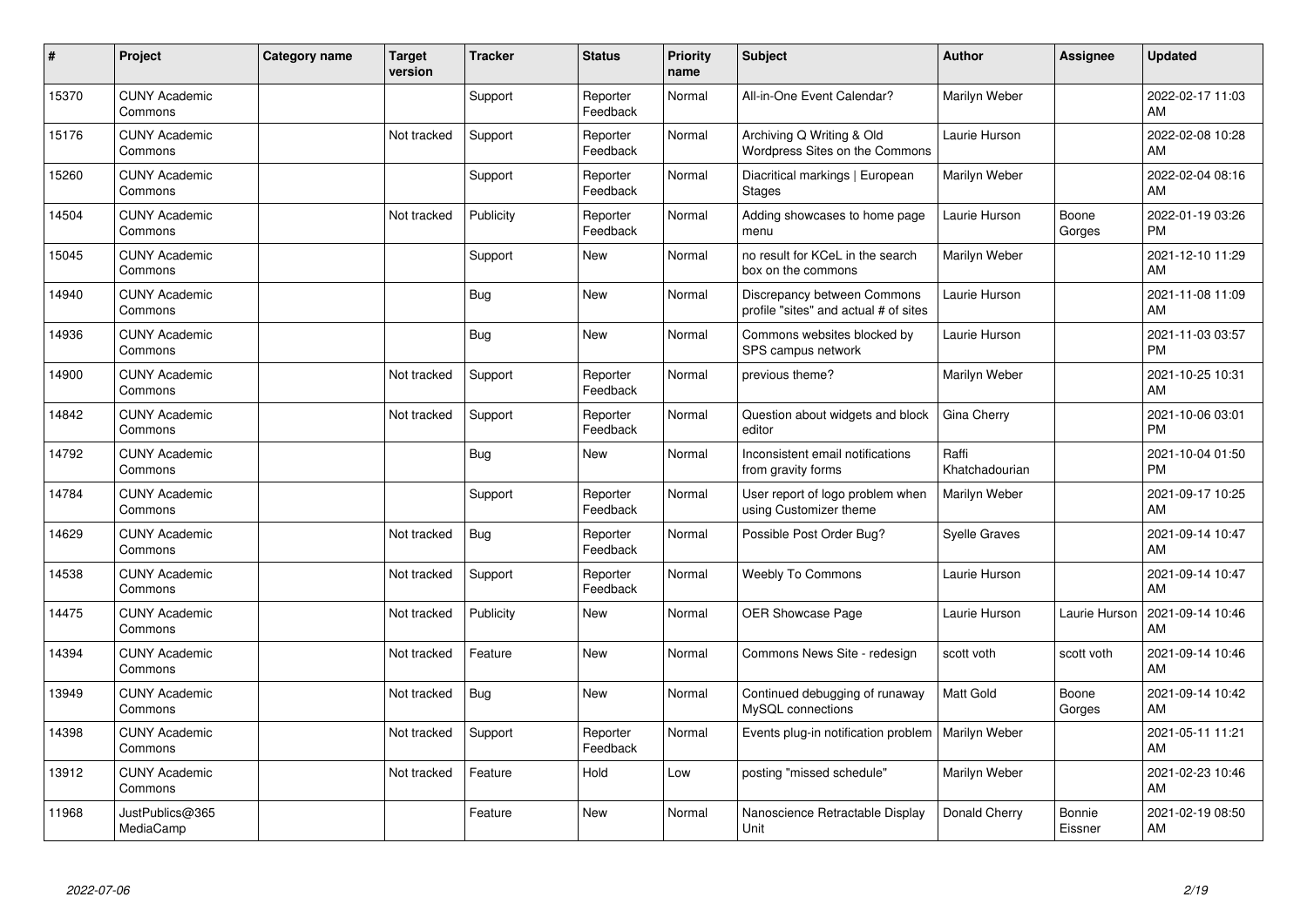| #     | Project                                                                 | <b>Category name</b> | <b>Target</b><br>version | <b>Tracker</b> | <b>Status</b>        | <b>Priority</b><br>name | <b>Subject</b>                                                               | <b>Author</b>       | <b>Assignee</b>     | <b>Updated</b>                |
|-------|-------------------------------------------------------------------------|----------------------|--------------------------|----------------|----------------------|-------------------------|------------------------------------------------------------------------------|---------------------|---------------------|-------------------------------|
| 13286 | <b>CUNY Academic</b><br>Commons                                         |                      | Not tracked              | Support        | <b>New</b>           | Normal                  | problem connecting with<br>WordPress app                                     | Marilyn Weber       | Raymond<br>Hoh      | 2020-09-08 11:16<br>AM        |
| 13255 | <b>CUNY Academic</b><br>Commons                                         |                      | Not tracked              | Support        | Reporter<br>Feedback | Normal                  | Accessibility problems                                                       | Marilyn Weber       |                     | 2020-09-01 05:48<br><b>PM</b> |
| 12436 | <b>CUNY Academic</b><br>Commons                                         |                      | Not tracked              | <b>Bug</b>     | Assigned             | Normal                  | Nightly system downtime                                                      | <b>Boone Gorges</b> |                     | 2020-08-01 09:30<br>AM        |
| 13034 | <b>CUNY Academic</b><br>Commons                                         |                      | Not tracked              | Support        | Reporter<br>Feedback | Normal                  | a site is asking people to join the<br>Commons to get a download             | Marilyn Weber       |                     | 2020-07-12 07:23<br>AM        |
| 12911 | <b>CUNY Academic</b><br>Commons                                         |                      | Not tracked              | Feature        | New                  | Normal                  | Block access to xmlrpc.php based<br>on User-Agent                            | Boone Gorges        | Boone<br>Gorges     | 2020-06-09 05:12<br><b>PM</b> |
| 12484 | <b>CUNY Academic</b><br>Commons                                         |                      | Not tracked              | Support        | Reporter<br>Feedback | Normal                  | Sign up Code for COIL Course<br>starting in March                            | Laurie Hurson       | Matt Gold           | 2020-03-02 02:26<br><b>PM</b> |
| 12352 | <b>CUNY Academic</b><br>Commons                                         |                      | Not tracked              | Support        | New                  | Normal                  | "posts list" page builder block<br>option                                    | Marilyn Weber       |                     | 2020-02-03 01:29<br><b>PM</b> |
| 12328 | <b>CUNY Academic</b><br>Commons                                         |                      | Not tracked              | Support        | <b>New</b>           | Normal                  | Sign up Code for Non-CUNY<br>Faculty                                         | Laurie Hurson       |                     | 2020-01-28 10:25<br>AM        |
| 12198 | <b>CUNY Academic</b><br>Commons                                         |                      | Not tracked              | Bug            | Reporter<br>Feedback | Normal                  | Duplicate listing in My Sites                                                | Tom Harbison        |                     | 2019-12-09 05:50<br><b>PM</b> |
| 12062 | AD/O365 Transition<br>from NonMatric to<br><b>Matriculated Students</b> |                      |                          | Feature        | In Progress          | Normal                  | create solution and console<br>project                                       | Emilio Rodriguez    | Emilio<br>Rodriguez | 2019-11-12 03:56<br><b>PM</b> |
| 12004 | <b>CUNY Academic</b><br>Commons                                         |                      | Not tracked              | Support        | Reporter<br>Feedback | Normal                  | Notifications for spam blog<br>comments                                      | Gina Cherry         | Raymond<br>Hoh      | 2019-11-01 12:05<br><b>PM</b> |
| 11519 | <b>CUNY Academic</b><br>Commons                                         |                      | Not tracked              | Support        | Assigned             | Normal                  | comment option not appearing                                                 | Marilyn Weber       |                     | 2019-09-24 10:28<br>AM        |
| 11517 | <b>CUNY Academic</b><br>Commons                                         |                      | Not tracked              | Feature        | Assigned             | Normal                  | wp-accessibility plugin should not<br>strip 'target="_blank" by default      | Boone Gorges        | Laurie Hurson       | 2019-09-24 09:57<br>AM        |
| 11848 | <b>CUNY Academic</b><br>Commons                                         |                      | Not tracked              | Support        | Hold                 | Normal                  | a Dean of Faculty wants to share<br>a large file                             | Marilyn Weber       |                     | 2019-09-24 08:44<br>AM        |
| 11879 | <b>CUNY Academic</b><br>Commons                                         |                      | Not tracked              | Bug            | New                  | Normal                  | Hypothesis comments appearing<br>on multiple, different pdfs across<br>blogs | Laurie Hurson       | Laurie Hurson       | 2019-09-19 02:39<br><b>PM</b> |
| 10678 | <b>CUNY Academic</b><br>Commons                                         |                      | Not tracked              | Bug            | Reporter<br>Feedback | High                    | Newsletter Plugin Not Sending<br>Out Newsletters                             | Mark Webb           | Boone<br>Gorges     | 2019-09-16 09:38<br><b>PM</b> |
| 11787 | <b>CUNY Academic</b><br>Commons                                         |                      | Not tracked              | Support        | Reporter<br>Feedback | Normal                  | automated comments notifications<br>on ZenDesk                               | Marilyn Weber       |                     | 2019-08-26 06:18<br><b>PM</b> |
| 11771 | <b>CUNY Academic</b><br>Commons                                         |                      | Not tracked              | Support        | Reporter<br>Feedback | Normal                  | post displays in sections                                                    | Marilyn Weber       |                     | 2019-08-20 10:34<br>AM        |
| 11509 | <b>CUNY Academic</b><br>Commons                                         |                      | Not tracked              | Support        | Reporter<br>Feedback | Normal                  | deleted Page causing a Menu<br>problem?                                      | Marilyn Weber       |                     | 2019-06-04 09:54<br>AM        |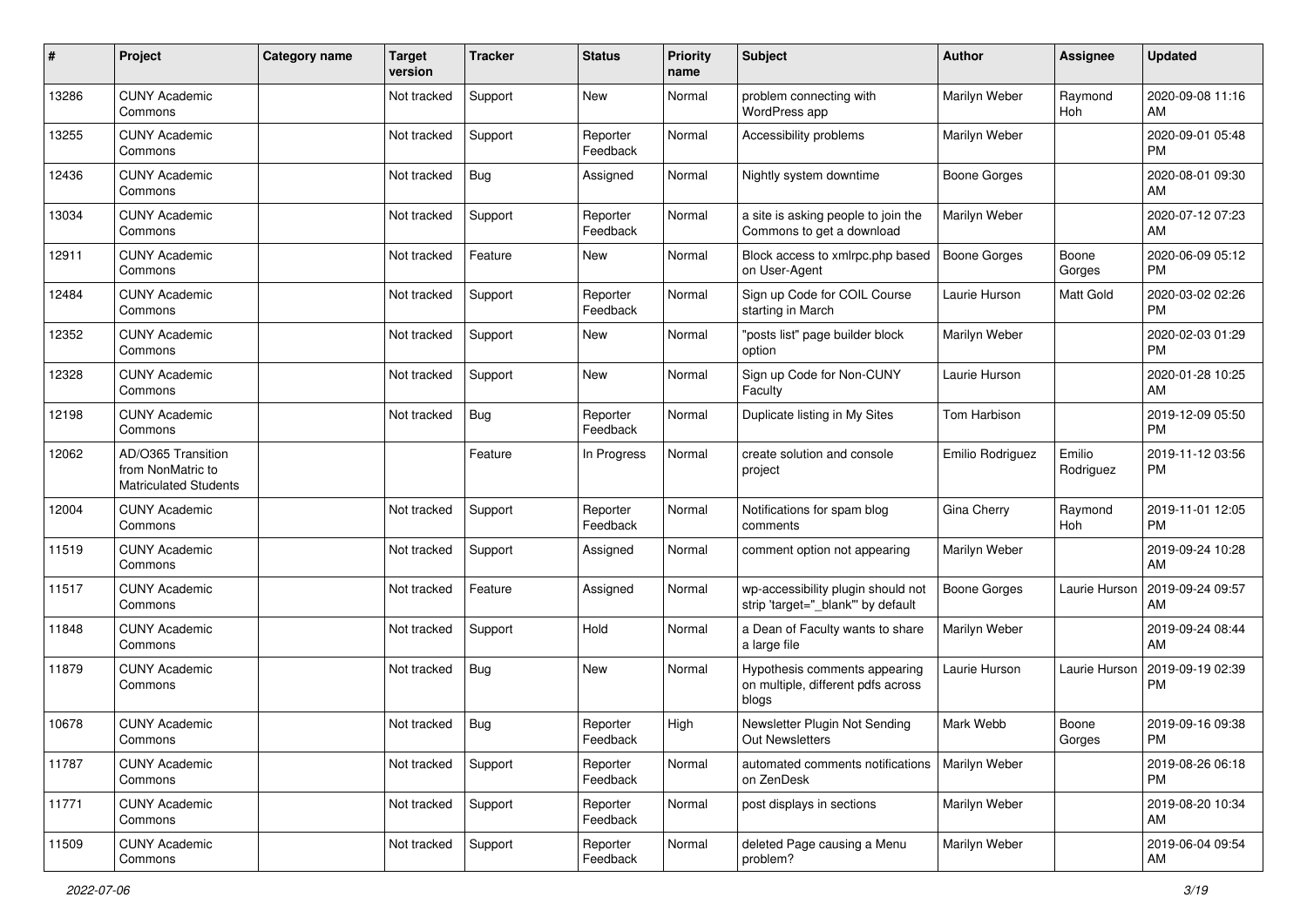| $\pmb{\#}$ | Project                         | <b>Category name</b> | <b>Target</b><br>version | <b>Tracker</b> | <b>Status</b>        | <b>Priority</b><br>name | <b>Subject</b>                                                                                                                               | Author              | <b>Assignee</b>     | <b>Updated</b>                |
|------------|---------------------------------|----------------------|--------------------------|----------------|----------------------|-------------------------|----------------------------------------------------------------------------------------------------------------------------------------------|---------------------|---------------------|-------------------------------|
| 11393      | <b>CUNY Academic</b><br>Commons |                      | Not tracked              | Publicity      | <b>New</b>           | Normal                  | After 1.15 release, ceate a hero<br>slide and post about adding a site<br>to a group                                                         | scott voth          | Patrick<br>Sweeney  | 2019-05-14 10:32<br>AM        |
| 11392      | <b>CUNY Academic</b><br>Commons |                      | Future<br>release        | <b>Bug</b>     | New                  | Normal                  | Migrate users away from<br><b>StatPress</b>                                                                                                  | <b>Boone Gorges</b> |                     | 2019-04-23 03:53<br><b>PM</b> |
| 11149      | <b>CUNY Academic</b><br>Commons |                      | Not tracked              | Support        | Reporter<br>Feedback | Normal                  | comments getting blocked                                                                                                                     | Marilyn Weber       | Raymond<br>Hoh      | 2019-03-26 11:40<br>AM        |
| 11131      | <b>CUNY Academic</b><br>Commons |                      | Future<br>release        | Feature        | Reporter<br>Feedback | Normal                  | Image Annotation Plugins                                                                                                                     | Laurie Hurson       |                     | 2019-02-26 11:33<br>AM        |
| 10657      | <b>CUNY Academic</b><br>Commons |                      | Not tracked              | Support        | Reporter<br>Feedback | Normal                  | child theme problems                                                                                                                         | Marilyn Weber       |                     | 2018-11-08 01:19<br><b>PM</b> |
| 10368      | <b>CUNY Academic</b><br>Commons |                      | Future<br>release        | Feature        | Assigned             | Normal                  | Use ORCID data to populate<br>academic profile page                                                                                          | Stephen Francoeur   | Boone<br>Gorges     | 2018-09-25 01:53<br><b>PM</b> |
| 10262      | <b>CUNY Academic</b><br>Commons |                      | Not tracked              | Bug            | Reporter<br>Feedback | Normal                  | Newsletter Plugin: Broken Image<br>at Bottom of All Newsletters                                                                              | Mark Webb           | Raymond<br>Hoh      | 2018-08-30 05:17<br><b>PM</b> |
| 9908       | <b>CUNY Academic</b><br>Commons |                      | Not tracked              | Feature        | New                  | Normal                  | Is it possible to send email<br>updates to users (or an email<br>address not on the list) for only a<br>single page AFTER being<br>prompted? | Michael Shields     | scott voth          | 2018-06-11 01:34<br><b>PM</b> |
| 8607       | <b>CUNY Academic</b><br>Commons |                      | Not tracked              | Support        | <b>New</b>           | Normal                  | Paypal?                                                                                                                                      | Marilyn Weber       | Matt Gold           | 2018-05-15 01:37<br><b>PM</b> |
| 9207       | <b>CUNY Academic</b><br>Commons |                      | Future<br>release        | Support        | Reporter<br>Feedback | Normal                  | display dashboards made in<br>Tableau?                                                                                                       | Marilyn Weber       | Boone<br>Gorges     | 2018-04-10 10:42<br>AM        |
| 8992       | <b>NYCDH Community</b><br>Site  |                      |                          | Bug            | Assigned             | Normal                  | Multiple RBE error reports                                                                                                                   | <b>Matt Gold</b>    | Raymond<br>Hoh      | 2017-12-11 05:43<br><b>PM</b> |
| 8837       | <b>CUNY Academic</b><br>Commons |                      | Not tracked              | Feature        | Assigned             | Normal                  | Create a form to request info from<br>people requesting premium<br>themes and plugins                                                        | Matt Gold           | Marilyn<br>Weber    | 2017-11-14 03:35<br><b>PM</b> |
| 7828       | <b>CUNY Academic</b><br>Commons |                      | Not tracked              | Feature        | Assigned             | Normal                  | Theme Assessment 2017                                                                                                                        | Margaret Galvan     | Margaret<br>Galvan  | 2017-05-02 10:41<br><b>PM</b> |
| 6665       | <b>CUNY Academic</b><br>Commons |                      | Not tracked              | Publicity      | <b>New</b>           | Normal                  | Dead Link in 1.10 announcement<br>post                                                                                                       | Paige Dupont        | Stephen Real        | 2016-12-01 03:11<br><b>PM</b> |
| 6644       | <b>CUNY Academic</b><br>Commons |                      | Not tracked              | <b>Bug</b>     | Reporter<br>Feedback | High                    | White Screen at Login Pge                                                                                                                    | Luke Waltzer        | Raymond<br>Hoh      | 2016-11-21 10:34<br>PM        |
| 5298       | <b>CUNY Academic</b><br>Commons |                      | Not tracked              | Publicity      | New                  | Normal                  | Survey Pop-Up Text                                                                                                                           | Samantha Raddatz    | Samantha<br>Raddatz | 2016-03-22 12:27<br><b>PM</b> |
| 2612       | <b>CUNY Academic</b><br>Commons |                      | Not tracked              | Publicity      | Assigned             | Normal                  | Pinterest site for the Commons                                                                                                               | local admin         | Sarah<br>Morgano    | 2016-03-04 11:19<br>AM        |
| 4235       | <b>CUNY Academic</b><br>Commons |                      | Not tracked              | Design/UX      | Assigned             | Normal                  | Explore user experience around<br>comments on forum topics vs docs                                                                           | Matt Gold           | Samantha<br>Raddatz | 2015-07-21 10:23<br>AM        |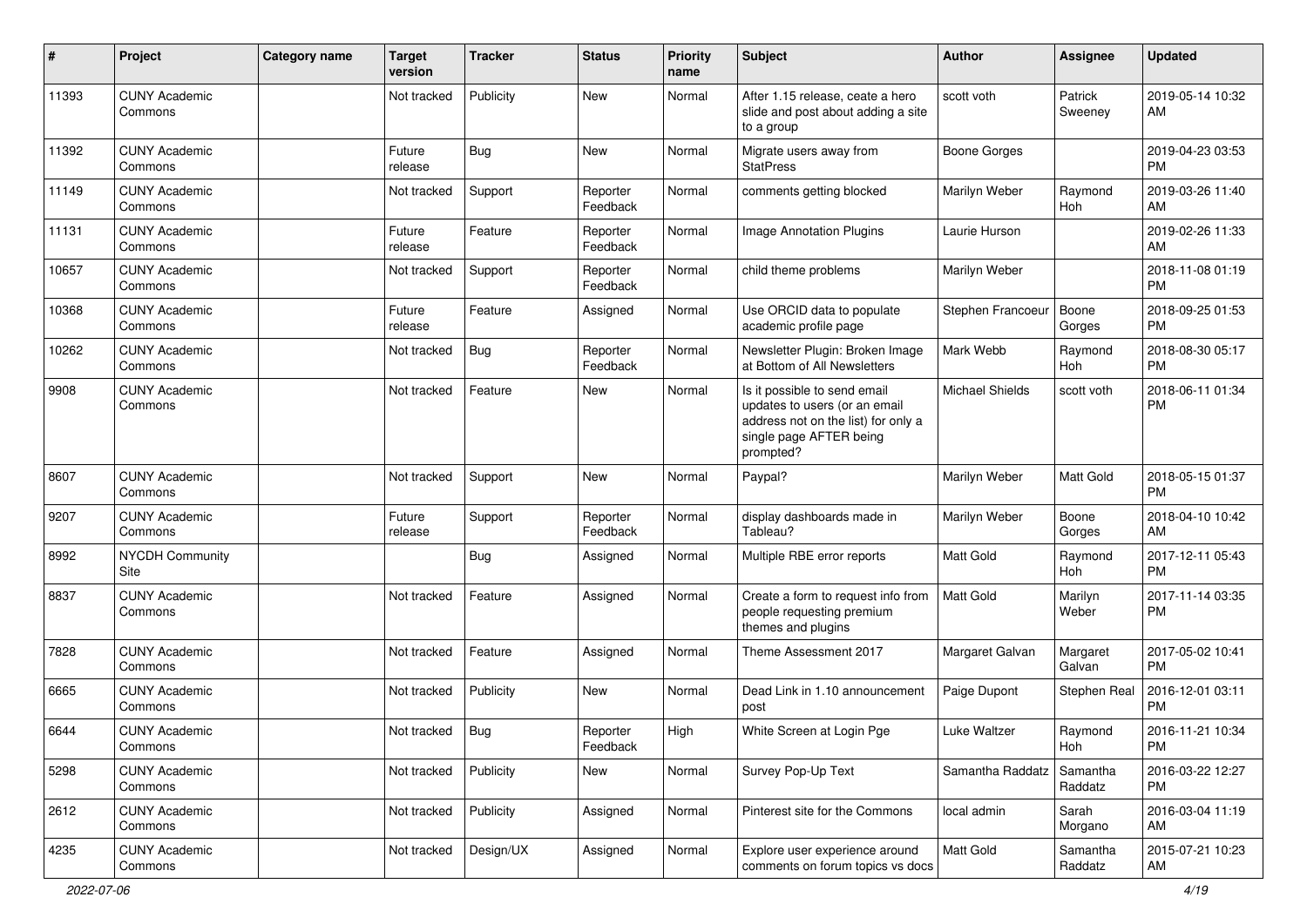| #     | Project                               | Category name  | <b>Target</b><br>version | <b>Tracker</b> | <b>Status</b>        | <b>Priority</b><br>name | <b>Subject</b>                                                                            | Author              | <b>Assignee</b>       | <b>Updated</b>                |
|-------|---------------------------------------|----------------|--------------------------|----------------|----------------------|-------------------------|-------------------------------------------------------------------------------------------|---------------------|-----------------------|-------------------------------|
| 2618  | <b>NYCDH Community</b><br>Site        |                |                          | Bug            | Assigned             | Low                     | Mark blogs as spam when created<br>by users marked as spam                                | <b>Matt Gold</b>    | Boone<br>Gorges       | 2013-06-09 11:38<br><b>PM</b> |
| 2571  | <b>NYCDH Community</b><br>Site        |                |                          | Feature        | Assigned             | Normal                  | Add Google custom search box to<br>homepage                                               | <b>Mark Newton</b>  | Raymond<br>Hoh        | 2013-05-18 07:49<br><b>PM</b> |
| 2574  | <b>NYCDH Community</b><br>Site        |                |                          | Feature        | Assigned             | Normal                  | Add Way to Upload Files to<br>Groups                                                      | <b>Mark Newton</b>  | Raymond<br><b>Hoh</b> | 2013-05-18 07:46<br><b>PM</b> |
| 2576  | <b>NYCDH Community</b><br>Site        |                |                          | Bug            | Hold                 | Low                     | Test Next Button in Javascript<br><b>Tutorial Under Activities</b>                        | <b>Mark Newton</b>  | Alex Gil              | 2013-05-18 02:55<br><b>PM</b> |
| 2573  | <b>NYCDH Community</b><br>Site        |                |                          | Feature        | Reporter<br>Feedback | Normal                  | Add dh nyc twitter list feed to site                                                      | <b>Mark Newton</b>  | Matt Gold             | 2013-05-16 11:42<br><b>PM</b> |
| 2577  | <b>NYCDH Community</b><br><b>Site</b> |                |                          | Feature        | Assigned             | Low                     | Investigate Potential to Add Links<br>to the Forum                                        | Mark Newton         | Alex Gil              | 2013-05-16 09:40<br><b>PM</b> |
| 10839 | <b>CUNY Academic</b><br>Commons       | About page     | Not tracked              | Support        | <b>New</b>           | Normal                  | <b>Mission Statement Needs</b><br>Revision                                                | scott voth          | Matt Gold             | 2018-12-26 10:58<br>AM        |
| 2666  | <b>CUNY Academic</b><br>Commons       | About page     | Not tracked              | Documentation  | Assigned             | Normal                  | <b>Update About Text</b>                                                                  | Chris Stein         | <b>Luke Waltzer</b>   | 2016-03-04 11:19<br>AM        |
| 8900  | <b>CUNY Academic</b><br>Commons       | Accessibility  | Future<br>release        | Feature        | Assigned             | Normal                  | Look into tools to enforce<br>accessibility in WP environment                             | Matt Gold           | Boone<br>Gorges       | 2022-04-26 11:59<br>AM        |
| 8901  | <b>CUNY Academic</b><br>Commons       | Accessibility  | Future<br>release        | Feature        | Assigned             | Normal                  | Theme analysis for accessibility                                                          | Matt Gold           | Boone<br>Gorges       | 2022-04-26 11:59<br>AM        |
| 15210 | <b>CUNY Academic</b><br>Commons       | Analytics      | Not tracked              | Design/UX      | <b>New</b>           | Normal                  | Google Analytics improvements                                                             | Colin McDonald      | Boone<br>Gorges       | 2022-05-24 10:47<br>AM        |
| 5581  | <b>CUNY Academic</b><br>Commons       | Analytics      | Future<br>release        | Feature        | Assigned             | Normal                  | <b>Explore alternatives to Google</b><br>Analytics                                        | Matt Gold           | Valerie<br>Townsend   | 2020-04-17 03:12<br><b>PM</b> |
| 5679  | <b>CUNY Academic</b><br>Commons       | Analytics      | Not tracked              | Feature        | <b>New</b>           | Normal                  | Logged In Users for GA                                                                    | Valerie Townsend    | Valerie<br>Townsend   | 2016-06-11 09:49<br>AM        |
| 4070  | <b>CUNY Academic</b><br>Commons       | Analytics      | Not tracked              | Support        | Assigned             | Normal                  | Request for JITP site analytics                                                           | <b>Matt Gold</b>    | Seth Persons          | 2016-02-23 03:09<br><b>PM</b> |
| 4972  | <b>CUNY Academic</b><br>Commons       | Analytics      | Not tracked              | Bug            | <b>New</b>           | Normal                  | <b>Newsletter Analytics</b>                                                               | Stephen Real        | <b>Matt Gold</b>      | 2015-12-09 12:54<br><b>PM</b> |
| 1460  | <b>CUNY Academic</b><br>Commons       | Analytics      | Future<br>release        | Feature        | Assigned             | Normal                  | Update System Report                                                                      | <b>Brian Foote</b>  | Boone<br>Gorges       | 2015-11-09 06:13<br><b>PM</b> |
| 7022  | <b>CUNY Academic</b><br>Commons       | Announcements  | Future<br>release        | Bug            | <b>New</b>           | Normal                  | Sitewide announcements should<br>be displayed on, and dismissable<br>from, mapped domains | <b>Boone Gorges</b> | Boone<br>Gorges       | 2018-03-22 10:18<br>AM        |
| 4635  | <b>CUNY Academic</b><br>Commons       | Authentication | Future<br>release        | Feature        | New                  | Normal                  | Allow non-WP authentication                                                               | Boone Gorges        | Sonja Leix            | 2019-03-01 02:05<br><b>PM</b> |
| 9720  | <b>CUNY Academic</b><br>Commons       | Authentication | Future<br>release        | Feature        | <b>New</b>           | Normal                  | The Commons should be an<br>oAuth provider                                                | Boone Gorges        |                       | 2019-03-01 02:04<br><b>PM</b> |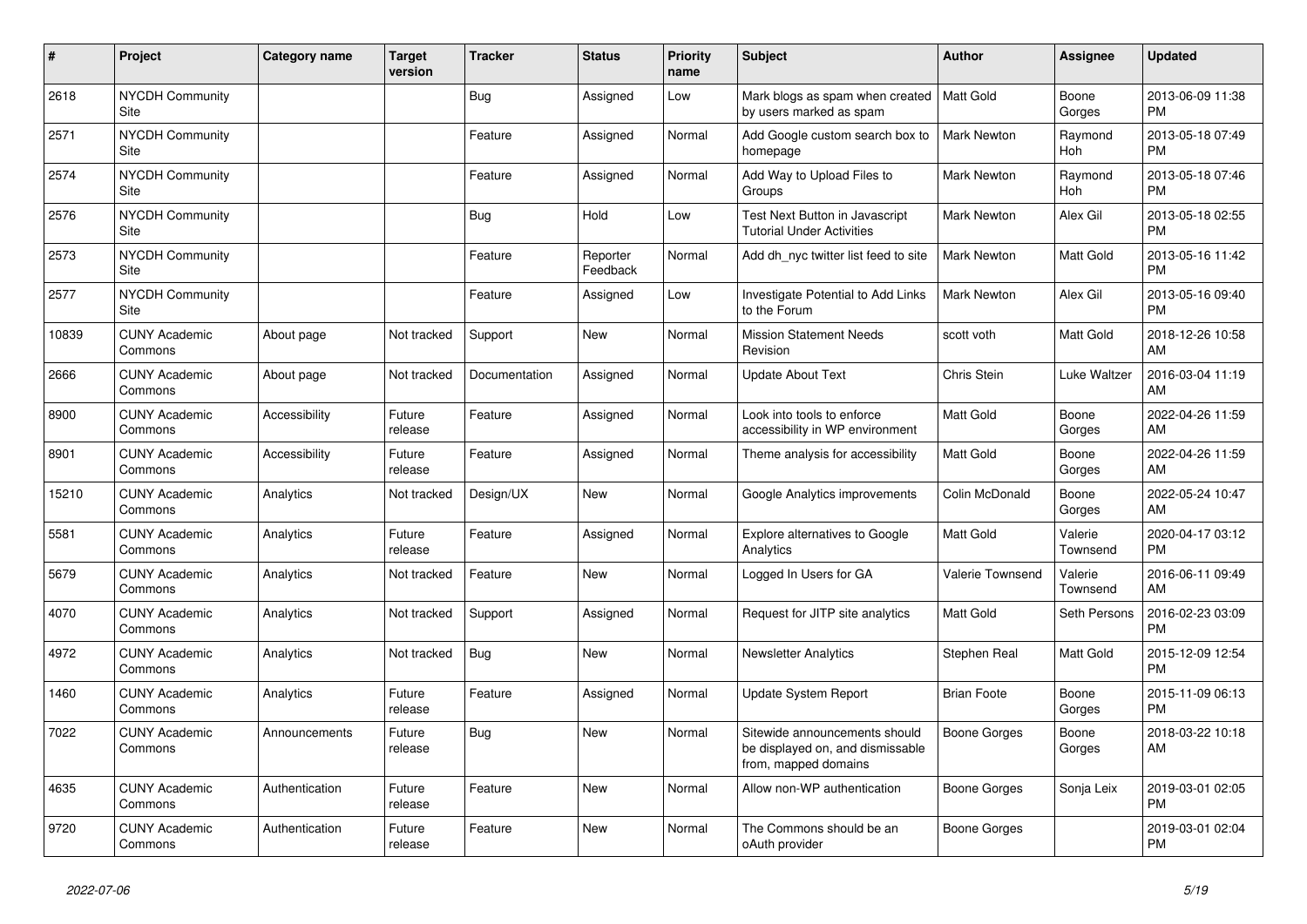| #     | Project                         | <b>Category name</b>      | <b>Target</b><br>version | <b>Tracker</b> | <b>Status</b>        | <b>Priority</b><br>name | <b>Subject</b>                                                     | <b>Author</b>    | <b>Assignee</b>     | <b>Updated</b>                |
|-------|---------------------------------|---------------------------|--------------------------|----------------|----------------------|-------------------------|--------------------------------------------------------------------|------------------|---------------------|-------------------------------|
| 8835  | <b>CUNY Academic</b><br>Commons | <b>Blogs (BuddyPress)</b> | Future<br>release        | Feature        | New                  | Normal                  | Extend cuny.is shortlinks to sites                                 | Luke Waltzer     | Boone<br>Gorges     | 2022-04-26 11:59<br>AM        |
| 12350 | <b>CUNY Academic</b><br>Commons | Blogs (BuddyPress)        | Not tracked              | Support        | Reporter<br>Feedback | Normal                  | URL creation problem                                               | Marilyn Weber    |                     | 2020-02-03 11:27<br>AM        |
| 8836  | <b>CUNY Academic</b><br>Commons | Blogs (BuddyPress)        | Future<br>release        | Feature        | Assigned             | Normal                  | Redesign site launch process                                       | <b>Matt Gold</b> | Boone<br>Gorges     | 2019-10-03 02:49<br><b>PM</b> |
| 6078  | <b>CUNY Academic</b><br>Commons | <b>Blogs (BuddyPress)</b> | Future<br>release        | Feature        | <b>New</b>           | Normal                  | <b>Explore Adding Network Blog</b><br>Metadata Plugin              | Luke Waltzer     | Luke Waltzer        | 2016-10-11 10:29<br><b>PM</b> |
| 5691  | <b>CUNY Academic</b><br>Commons | <b>Blogs (BuddyPress)</b> | Future<br>release        | Bug            | Assigned             | High                    | Differing numbers on Sites display                                 | <b>Matt Gold</b> | Raymond<br>Hoh      | 2016-06-13 01:37<br><b>PM</b> |
| 11243 | <b>CUNY Academic</b><br>Commons | BuddyPress (misc)         | Future<br>release        | <b>Bug</b>     | New                  | Normal                  | Audit bp-custom.php                                                | Raymond Hoh      | Raymond<br>Hoh      | 2022-04-26 11:59<br>AM        |
| 7624  | <b>CUNY Academic</b><br>Commons | BuddyPress (misc)         | Future<br>release        | Design/UX      | <b>New</b>           | Normal                  | <b>BP</b> Notifications                                            | Luke Waltzer     | Paige Dupont        | 2017-02-08 10:43<br><b>PM</b> |
| 1423  | <b>CUNY Academic</b><br>Commons | BuddyPress (misc)         | Future<br>release        | Feature        | Assigned             | Low                     | Show an avatar for pingback<br>comment activity items              | Boone Gorges     | <b>Tahir Butt</b>   | 2016-10-24 12:03<br><b>PM</b> |
| 554   | <b>CUNY Academic</b><br>Commons | BuddyPress (misc)         | Future<br>release        | Feature        | Assigned             | Normal                  | Add Trackback notifications to<br>site-wide activity feed          | <b>Matt Gold</b> | Boone<br>Gorges     | 2015-11-09 06:19<br><b>PM</b> |
| 2325  | <b>CUNY Academic</b><br>Commons | BuddyPress (misc)         | Future<br>release        | Feature        | Assigned             | Low                     | Profile should have separate fields<br>for first/last names        | l local admin    | Boone<br>Gorges     | 2015-11-09 06:09<br><b>PM</b> |
| 310   | <b>CUNY Academic</b><br>Commons | BuddyPress (misc)         | Future<br>release        | Feature        | Assigned             | Low                     | <b>Friend Request Email</b>                                        | Matt Gold        | Samantha<br>Raddatz | 2015-11-09 05:08<br><b>PM</b> |
| 599   | <b>CUNY Academic</b><br>Commons | BuddyPress (misc)         | Future<br>release        | Feature        | Assigned             | Normal                  | Consider adding rating plugins for<br><b>BuddyPress/BBPress</b>    | <b>Matt Gold</b> | Boone<br>Gorges     | 2011-08-22 06:50<br><b>PM</b> |
| 635   | <b>CUNY Academic</b><br>Commons | BuddyPress (misc)         | Future<br>release        | Feature        | Assigned             | Normal                  | Big Blue Button<br>Videoconferencing in Groups and<br><b>Blogs</b> | Matt Gold        | Boone<br>Gorges     | 2011-03-14 03:24<br><b>PM</b> |
| 500   | <b>CUNY Academic</b><br>Commons | BuddyPress (misc)         | Future<br>release        | Feature        | Assigned             | Normal                  | <b>Export Group Data</b>                                           | Matt Gold        | Boone<br>Gorges     | 2010-12-19 12:09<br><b>PM</b> |
| 435   | <b>CUNY Academic</b><br>Commons | BuddyPress (misc)         | Future<br>release        | Feature        | Assigned             | Normal                  | Include Avatar Images in Forum<br><b>Post Notification Emails</b>  | <b>Matt Gold</b> | Boone<br>Gorges     | 2010-12-08 12:40<br><b>PM</b> |
| 377   | <b>CUNY Academic</b><br>Commons | BuddyPress (misc)         | Future<br>release        | Feature        | Assigned             | Normal                  | Like buttons                                                       | <b>Matt Gold</b> | Boone<br>Gorges     | 2010-11-16 05:13<br><b>PM</b> |
| 58    | <b>CUNY Academic</b><br>Commons | <b>BuddyPress (misc)</b>  | Future<br>release        | Feature        | Assigned             | Low                     | Make member search sortable by<br>last name                        | Roberta Brody    | Boone<br>Gorges     | 2010-08-26 02:38<br><b>PM</b> |
| 6389  | <b>CUNY Academic</b><br>Commons | <b>BuddyPress Docs</b>    | Future<br>release        | Feature        | New                  | Low                     | Make Discussion Area Visible<br>When Editing a Doc                 | Luke Waltzer     | Boone<br>Gorges     | 2016-10-21 04:16<br><b>PM</b> |
| 1417  | <b>CUNY Academic</b><br>Commons | <b>BuddyPress Docs</b>    | Future<br>release        | Feature        | Assigned             | Low                     | Bulk actions for BuddyPress Docs                                   | Boone Gorges     | Boone<br>Gorges     | 2016-10-17 10:41<br><b>PM</b> |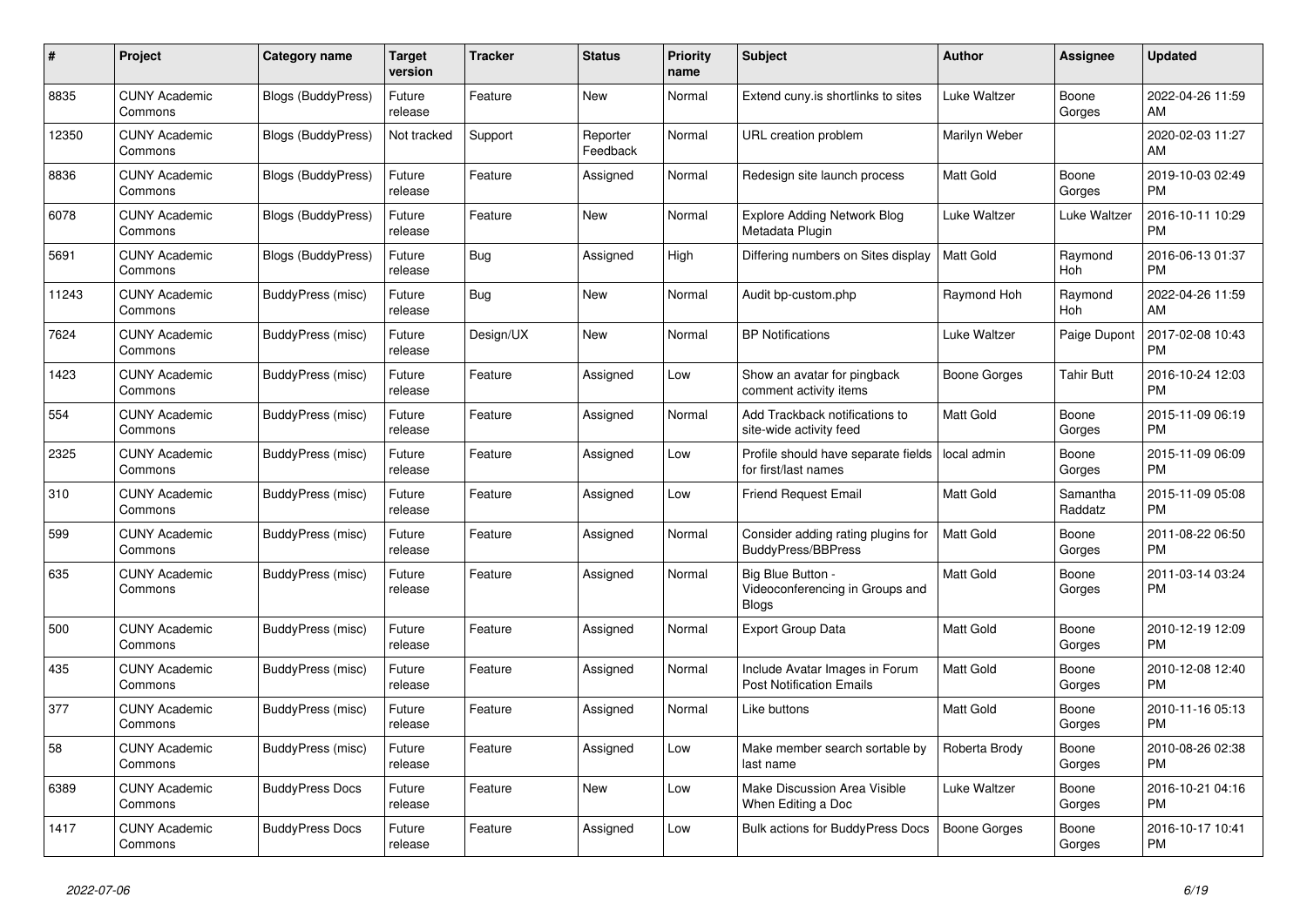| #     | Project                         | <b>Category name</b>   | <b>Target</b><br>version | <b>Tracker</b> | <b>Status</b>        | <b>Priority</b><br>name | <b>Subject</b>                                             | <b>Author</b>           | Assignee             | <b>Updated</b>                |
|-------|---------------------------------|------------------------|--------------------------|----------------|----------------------|-------------------------|------------------------------------------------------------|-------------------------|----------------------|-------------------------------|
| 2523  | <b>CUNY Academic</b><br>Commons | <b>BuddyPress Docs</b> | Future<br>release        | Feature        | Assigned             | Normal                  | Allow Users to Upload Images to<br><b>BP</b> Docs          | <b>Matt Gold</b>        | Boone<br>Gorges      | 2015-11-09 06:14<br><b>PM</b> |
| 1744  | <b>CUNY Academic</b><br>Commons | <b>BuddyPress Docs</b> | Future<br>release        | Feature        | Assigned             | Normal                  | Spreadsheet-style Docs                                     | Boone Gorges            | Boone<br>Gorges      | 2015-11-09 06:13<br><b>PM</b> |
| 519   | <b>CUNY Academic</b><br>Commons | <b>BuddyPress Docs</b> | Future<br>release        | Feature        | Assigned             | Low                     | TOC for individual docs - for new<br>BP "wiki-like" plugin | scott voth              | Boone<br>Gorges      | 2015-11-09 05:54<br><b>PM</b> |
| 1422  | <b>CUNY Academic</b><br>Commons | <b>BuddyPress Docs</b> | Future<br>release        | Feature        | Assigned             | Normal                  | Make "created Doc" activity icons<br>non-mini              | Boone Gorges            | Boone<br>Gorges      | 2015-11-09 05:48<br><b>PM</b> |
| 618   | <b>CUNY Academic</b><br>Commons | <b>BuddyPress Docs</b> | Future<br>release        | Feature        | Assigned             | Normal                  | <b>BuddyPress Docs: export formats</b>                     | <b>Boone Gorges</b>     | Boone<br>Gorges      | 2015-11-09 05:38<br><b>PM</b> |
| 4226  | <b>CUNY Academic</b><br>Commons | <b>BuddyPress Docs</b> | Future<br>release        | Design/UX      | New                  | Normal                  | Add option to connect a Doc with<br>a Group                | Samantha Raddatz        | Samantha<br>Raddatz  | 2015-09-09 04:08<br><b>PM</b> |
| 13466 | <b>CUNY Academic</b><br>Commons | Cavalcade              | Future<br>release        | Feature        | <b>New</b>           | Normal                  | Automated cleanup for duplicate<br>Cavalcade tasks         | Boone Gorges            | Boone<br>Gorges      | 2020-10-13 05:24<br><b>PM</b> |
| 14994 | <b>CUNY Academic</b><br>Commons | cdev.gc.cuny.edu       | Not tracked              | Support        | In Progress          | Normal                  | Clear Cache on CDEV                                        | scott voth              | Raymond<br>Hoh       | 2021-12-07 03:51<br><b>PM</b> |
| 9060  | <b>CUNY Academic</b><br>Commons | Commons In A Box       | Not tracked              | Bug            | Hold                 | Normal                  | Problems with CBox image library<br>/ upload               | Lisa Rhody              | Raymond<br>Hoh       | 2018-01-10 03:26<br><b>PM</b> |
| 4027  | <b>CUNY Academic</b><br>Commons | Commons In A Box       | Not tracked              | Design/UX      | Assigned             | Normal                  | Usability review of CBOX update<br>procedures              | Matt Gold               | Samantha<br>Raddatz  | 2015-05-11 06:36<br><b>PM</b> |
| 10226 | <b>CUNY Academic</b><br>Commons | Courses                | Future<br>release        | Feature        | <b>New</b>           | Normal                  | Add "My Courses" to drop down<br>list                      | scott voth              | Boone<br>Gorges      | 2021-11-19 12:42<br><b>PM</b> |
| 12438 | <b>CUNY Academic</b><br>Commons | Courses                | Not tracked              | <b>Bug</b>     | <b>New</b>           | Normal                  | Site appearing twice                                       | Laurie Hurson           | Boone<br>Gorges      | 2020-02-18 01:34<br><b>PM</b> |
| 11789 | <b>CUNY Academic</b><br>Commons | Courses                | Future<br>release        | Feature        | New                  | Normal                  | Ability to remove item from<br>Courses list                | Laurie Hurson           | Sonja Leix           | 2019-09-24 12:28<br><b>PM</b> |
| 11556 | <b>CUNY Academic</b><br>Commons | Courses                | Not tracked              | Bug            | Reporter<br>Feedback | Normal                  | Instructor name given in course<br>listing                 | Tom Harbison            |                      | 2019-06-25 04:12<br><b>PM</b> |
| 9420  | <b>CUNY Academic</b><br>Commons | cuny.is                | Not tracked              | Feature        | New                  | Normal                  | Request for http://cuny.is/streams                         | Raffi<br>Khatchadourian | Marilyn<br>Weber     | 2018-04-02 10:08<br>AM        |
| 10439 | <b>CUNY Academic</b><br>Commons | Design                 | 2.1.0                    | Design/UX      | <b>New</b>           | Normal                  | Create Style Guide for Commons                             | Sonja Leix              | Sara Cannon          | 2022-06-28 01:43<br><b>PM</b> |
| 8902  | <b>CUNY Academic</b><br>Commons | Design                 | Not tracked              | Feature        | Assigned             | Normal                  | Report back on research on<br><b>BuddyPress themes</b>     | Matt Gold               | <b>Michael Smith</b> | 2017-11-10 12:31<br><b>PM</b> |
| 2754  | <b>CUNY Academic</b><br>Commons | Design                 | Future<br>release        | Feature        | Assigned             | Normal                  | Determine strategy for CAC logo<br>handling in top header  | Micki Kaufman           | Chris Stein          | 2015-01-05 08:53<br><b>PM</b> |
| 860   | CUNY Academic<br>Commons        | Design                 | Future<br>release        | Design/UX      | Assigned             | Normal                  | <b>Standardize Button Treatment</b><br>Across the Commons  | Chris Stein             | Chris Stein          | 2014-05-01 09:45<br>AM        |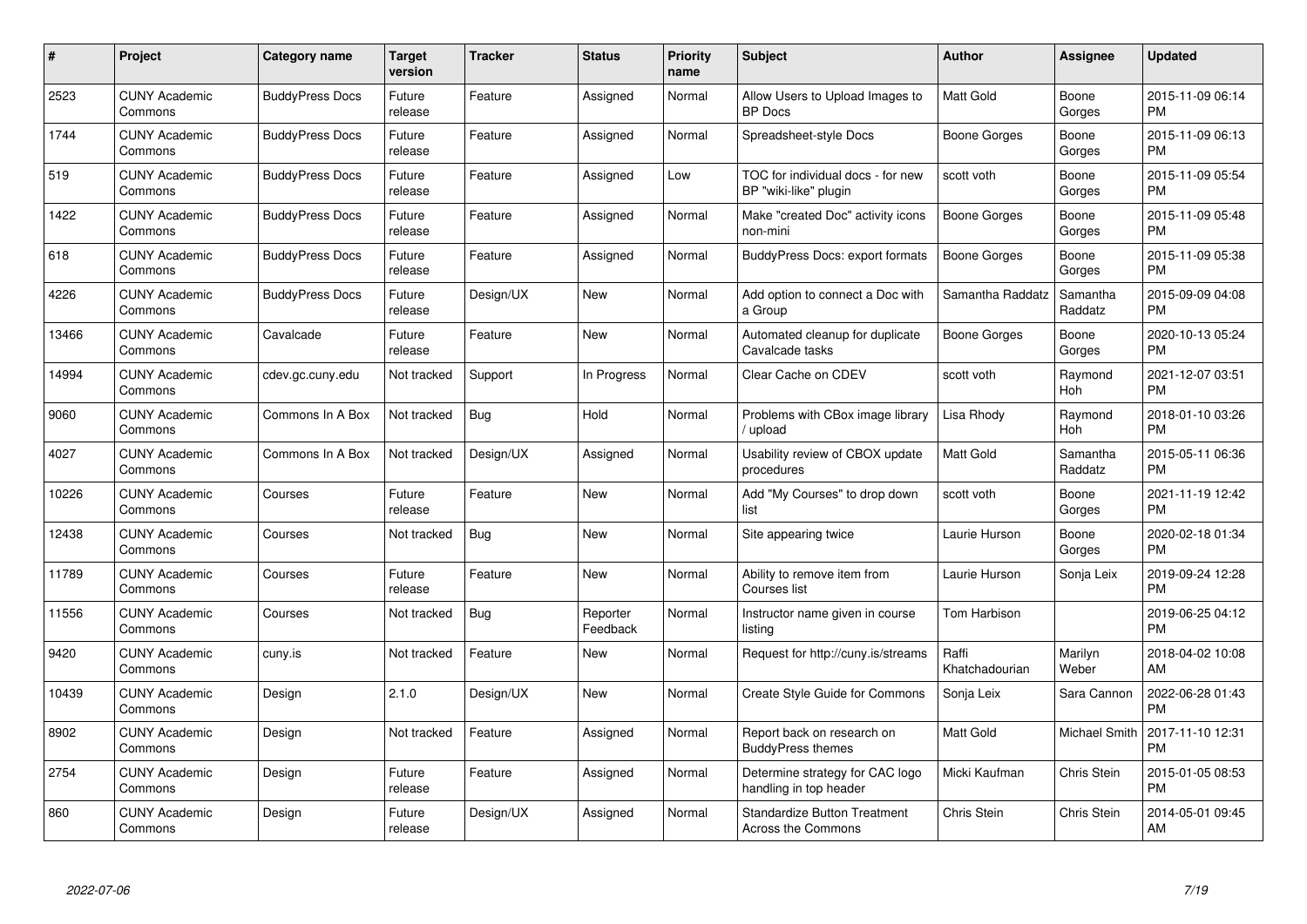| #     | Project                         | <b>Category name</b>       | <b>Target</b><br>version | <b>Tracker</b> | <b>Status</b>        | <b>Priority</b><br>name | <b>Subject</b>                                                                       | <b>Author</b>           | <b>Assignee</b> | <b>Updated</b>                |
|-------|---------------------------------|----------------------------|--------------------------|----------------|----------------------|-------------------------|--------------------------------------------------------------------------------------|-------------------------|-----------------|-------------------------------|
| 16199 | <b>CUNY Academic</b><br>Commons | <b>Directories</b>         | 2.0.3                    | <b>Bug</b>     | <b>New</b>           | Normal                  | Removed "Semester" Filter from<br><b>Courses Directory</b>                           | Laurie Hurson           | Boone<br>Gorges | 2022-06-29 11:32<br>AM        |
| 4225  | <b>CUNY Academic</b><br>Commons | DiRT Integration           | Future<br>release        | Design/UX      | New                  | Normal                  | Add information to DIRT page (in<br>Create a Group)                                  | Samantha Raddatz        | Matt Gold       | 2015-06-26 03:14<br><b>PM</b> |
| 3524  | <b>CUNY Academic</b><br>Commons | Documentation              | Not tracked              | Documentation  | Assigned             | Normal                  | Post describing all you can do<br>when starting up a new blog/group                  | Matt Gold               | scott voth      | 2014-10-04 12:56<br><b>PM</b> |
| 14496 | <b>CUNY Academic</b><br>Commons | Domain Mapping             | Future<br>release        | Bug            | <b>New</b>           | Normal                  | Mapped domain SSO uses<br>third-party cookies                                        | Raymond Hoh             | Raymond<br>Hoh  | 2021-05-24 04:03<br><b>PM</b> |
| 11493 | <b>CUNY Academic</b><br>Commons | Domain Mapping             | Not tracked              | Support        | Reporter<br>Feedback | Normal                  | Domain Mapping Request - Talia<br>Schaffer                                           | scott voth              | Matt Gold       | 2019-08-06 08:39<br>AM        |
| 10982 | <b>CUNY Academic</b><br>Commons | Domain Mapping             | Not tracked              | Support        | Reporter<br>Feedback | Normal                  | <b>CNAME</b> question                                                                | scott voth              |                 | 2019-01-22 04:29<br><b>PM</b> |
| 1167  | <b>CUNY Academic</b><br>Commons | <b>Email Invitations</b>   | Future<br>release        | Feature        | New                  | Low                     | Allow email invitations to be resent   Boone Gorges                                  |                         | Boone<br>Gorges | 2015-11-12 12:53<br>AM        |
| 1165  | <b>CUNY Academic</b><br>Commons | <b>Email Invitations</b>   | Future<br>release        | Feature        | Assigned             | Low                     | Allow saved lists of invitees under<br><b>Send Invites</b>                           | <b>Boone Gorges</b>     | Boone<br>Gorges | 2015-11-09 06:03<br><b>PM</b> |
| 1166  | <b>CUNY Academic</b><br>Commons | <b>Email Invitations</b>   | Future<br>release        | Feature        | New                  | Low                     | Better organizational tools for Sent   Boone Gorges<br><b>Invites</b>                |                         | Boone<br>Gorges | 2015-11-09 06:02<br><b>PM</b> |
| 15604 | <b>CUNY Academic</b><br>Commons | <b>Email Notifications</b> | Future<br>release        | Feature        | Assigned             | Normal                  | Restructure Commons Group<br>Digest Email Messages                                   | Matt Gold               | Boone<br>Gorges | 2022-05-26 10:45<br>AM        |
| 12042 | <b>CUNY Academic</b><br>Commons | <b>Email Notifications</b> | Future<br>release        | Feature        | New                  | Normal                  | Improved error logging for BPGES<br>send queue                                       | <b>Boone Gorges</b>     | Boone<br>Gorges | 2021-11-19 12:25<br><b>PM</b> |
| 11971 | <b>CUNY Academic</b><br>Commons | <b>Email Notifications</b> | Future<br>release        | Bug            | Reporter<br>Feedback | Low                     | Pictures obscured in emailed post<br>notifications                                   | Marilyn Weber           | Raymond<br>Hoh  | 2019-11-21 01:14<br><b>PM</b> |
| 5992  | <b>CUNY Academic</b><br>Commons | <b>Email Notifications</b> | Future<br>release        | Feature        | New                  | Normal                  | Changing the From line of<br>autogenerated blog emails                               | Marilyn Weber           |                 | 2018-09-27 05:19<br><b>PM</b> |
| 9979  | <b>CUNY Academic</b><br>Commons | <b>Email Notifications</b> | Not tracked              | Bug            | Reporter<br>Feedback | Normal                  | Reports of slow email activation<br>emails                                           | Matt Gold               | Boone<br>Gorges | 2018-08-29 09:40<br><b>PM</b> |
| 333   | <b>CUNY Academic</b><br>Commons | <b>Email Notifications</b> | Future<br>release        | Feature        | Assigned             | Low                     | <b>Delay Forum Notification Email</b><br>Delivery Until After Editing Period<br>Ends | <b>Matt Gold</b>        | Raymond<br>Hoh  | 2015-11-09 06:01<br><b>PM</b> |
| 11531 | <b>CUNY Academic</b><br>Commons | Events                     | Future<br>release        | Feature        | <b>New</b>           | Normal                  | Main Events calendar should<br>include non-public events that<br>user has access to  | scott voth              | Boone<br>Gorges | 2019-06-11 10:00<br>AM        |
| 5016  | <b>CUNY Academic</b><br>Commons | Events                     | Future<br>release        | Feature        | Assigned             | Low                     | Allow comments to be posted on<br>events                                             | <b>Matt Gold</b>        | Raymond<br>Hoh  | 2019-03-01 02:23<br><b>PM</b> |
| 11077 | <b>CUNY Academic</b><br>Commons | Events                     | Not tracked              | Feature        | Reporter<br>Feedback | Normal                  | Show event category description<br>in event list view                                | Raffi<br>Khatchadourian |                 | 2019-02-12 10:38<br><b>PM</b> |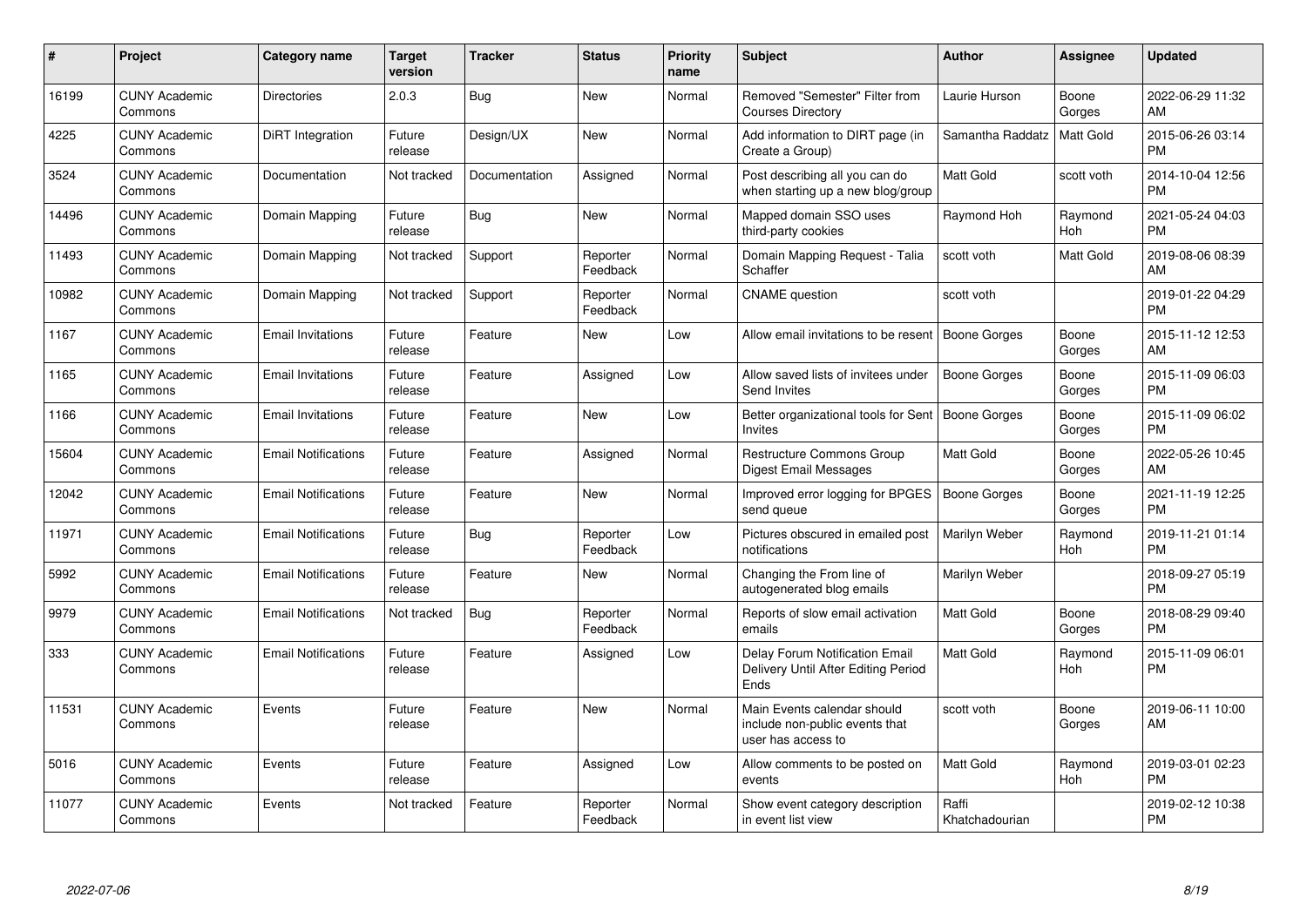| #     | Project                         | Category name      | <b>Target</b><br>version | <b>Tracker</b> | <b>Status</b>        | Priority<br>name | <b>Subject</b>                                                                    | <b>Author</b>       | <b>Assignee</b>     | <b>Updated</b>                |
|-------|---------------------------------|--------------------|--------------------------|----------------|----------------------|------------------|-----------------------------------------------------------------------------------|---------------------|---------------------|-------------------------------|
| 4481  | <b>CUNY Academic</b><br>Commons | Events             | Future<br>release        | Feature        | <b>New</b>           | Normal           | Group admins/mods should have<br>the ability to unlink an event from<br>the group | Boone Gorges        | Boone<br>Gorges     | 2017-04-24 03:53<br><b>PM</b> |
| 6749  | <b>CUNY Academic</b><br>Commons | Events             | Future<br>release        | Bug            | New                  | Low              | BPEO iCal request can trigger<br>very large number of DB queries                  | Boone Gorges        | Raymond<br>Hoh      | 2016-11-15 10:09<br><b>PM</b> |
| 4903  | <b>CUNY Academic</b><br>Commons | Events             | Future<br>release        | Design/UX      | Assigned             | Normal           | Improving visual appearance of<br>event calendars                                 | <b>Matt Gold</b>    | Boone<br>Gorges     | 2016-10-13 11:51<br>AM        |
| 5696  | <b>CUNY Academic</b><br>Commons | Events             | Future<br>release        | Feature        | Assigned             | Normal           | Events Calendar - display options<br>calendar aggregation /                       | <b>Matt Gold</b>    | Boone<br>Gorges     | 2016-10-13 11:44<br>AM        |
| 4438  | <b>CUNY Academic</b><br>Commons | Events             | Future<br>release        | Bug            | Assigned             | Normal           | Events Calendar - Export<br><b>Recurring Events</b>                               | scott voth          | Daniel Jones        | 2016-05-23 04:25<br><b>PM</b> |
| 4592  | <b>CUNY Academic</b><br>Commons | Events             | Future<br>release        | Design/UX      | <b>New</b>           | Normal           | Event Creation - Venue Dropdown<br>Slow                                           | Samantha Raddatz    | Boone<br>Gorges     | 2015-09-14 04:56<br><b>PM</b> |
| 4238  | <b>CUNY Academic</b><br>Commons | Events             | Future<br>release        | Feature        | Assigned             | Normal           | Copy Events to Other Groups?                                                      | <b>Matt Gold</b>    | Boone<br>Gorges     | 2015-07-02 10:08<br>AM        |
| 4053  | <b>CUNY Academic</b><br>Commons | Events             | Future<br>release        | Feature        | Assigned             | Normal           | Create new tab for past events                                                    | <b>Matt Gold</b>    | Boone<br>Gorges     | 2015-05-12 02:10<br><b>PM</b> |
| 3475  | <b>CUNY Academic</b><br>Commons | Events             | Future<br>release        | Feature        | Assigned             | Normal           | Request to add plugin to<br>streamline room<br>booking/appointment booking        | Naomi Barrettara    | Boone<br>Gorges     | 2014-12-01 05:14<br><b>PM</b> |
| 3580  | <b>CUNY Academic</b><br>Commons | Group Blogs        | Future<br>release        | Feature        | <b>New</b>           | Normal           | Multiple blogs per group                                                          | Boone Gorges        | Boone<br>Gorges     | 2018-02-20 02:02<br><b>PM</b> |
| 8756  | <b>CUNY Academic</b><br>Commons | Group Blogs        | Future<br>release        | Feature        | Hold                 | Normal           | Connect multiple blogs to one<br>group?                                           | <b>Matt Gold</b>    | Boone<br>Gorges     | 2017-09-30 10:42<br>AM        |
| 5317  | <b>CUNY Academic</b><br>Commons | Group Blogs        | Not tracked              | Bug            | Reporter<br>Feedback | Normal           | Notifications of New Post Didn't<br>Come                                          | Luke Waltzer        | Samantha<br>Raddatz | 2016-03-21 10:41<br><b>PM</b> |
| 653   | <b>CUNY Academic</b><br>Commons | Group Blogs        | Future<br>release        | Feature        | Assigned             | Normal           | Redesign Integration of Groups<br>and Blogs                                       | <b>Matt Gold</b>    | Samantha<br>Raddatz | 2015-11-09 05:40<br><b>PM</b> |
| 12091 | <b>CUNY Academic</b><br>Commons | <b>Group Files</b> | Future<br>release        | Feature        | New                  | Normal           | Improved pre-upload file validation<br>for bp-group-documents                     | <b>Boone Gorges</b> | Boone<br>Gorges     | 2019-11-14 01:21<br><b>PM</b> |
| 11834 | <b>CUNY Academic</b><br>Commons | <b>Group Files</b> | Future<br>release        | Feature        | <b>New</b>           | Normal           | Improved tools for managing<br>group file folders                                 | Boone Gorges        | Sonja Leix          | 2019-09-06 03:55<br><b>PM</b> |
| 1192  | <b>CUNY Academic</b><br>Commons | <b>Group Files</b> | Future<br>release        | Feature        | Assigned             | Low              | When posting group files, allow<br>users to add a category without<br>saving      | <b>Matt Gold</b>    | Raymond<br>Hoh      | 2015-11-09 05:53<br><b>PM</b> |
| 3354  | <b>CUNY Academic</b><br>Commons | <b>Group Files</b> | Future<br>release        | Feature        | Assigned             | Low              | Allow Group Download of Multiple<br><b>Selected Files</b>                         | <b>Matt Gold</b>    | Chris Stein         | 2014-08-01 08:50<br>AM        |
| 3080  | <b>CUNY Academic</b><br>Commons | Group Files        | Future<br>release        | Feature        | Assigned             | Low              | Create a system to keep track of<br>file changes                                  | <b>Matt Gold</b>    | Boone<br>Gorges     | 2014-02-26 10:04<br><b>PM</b> |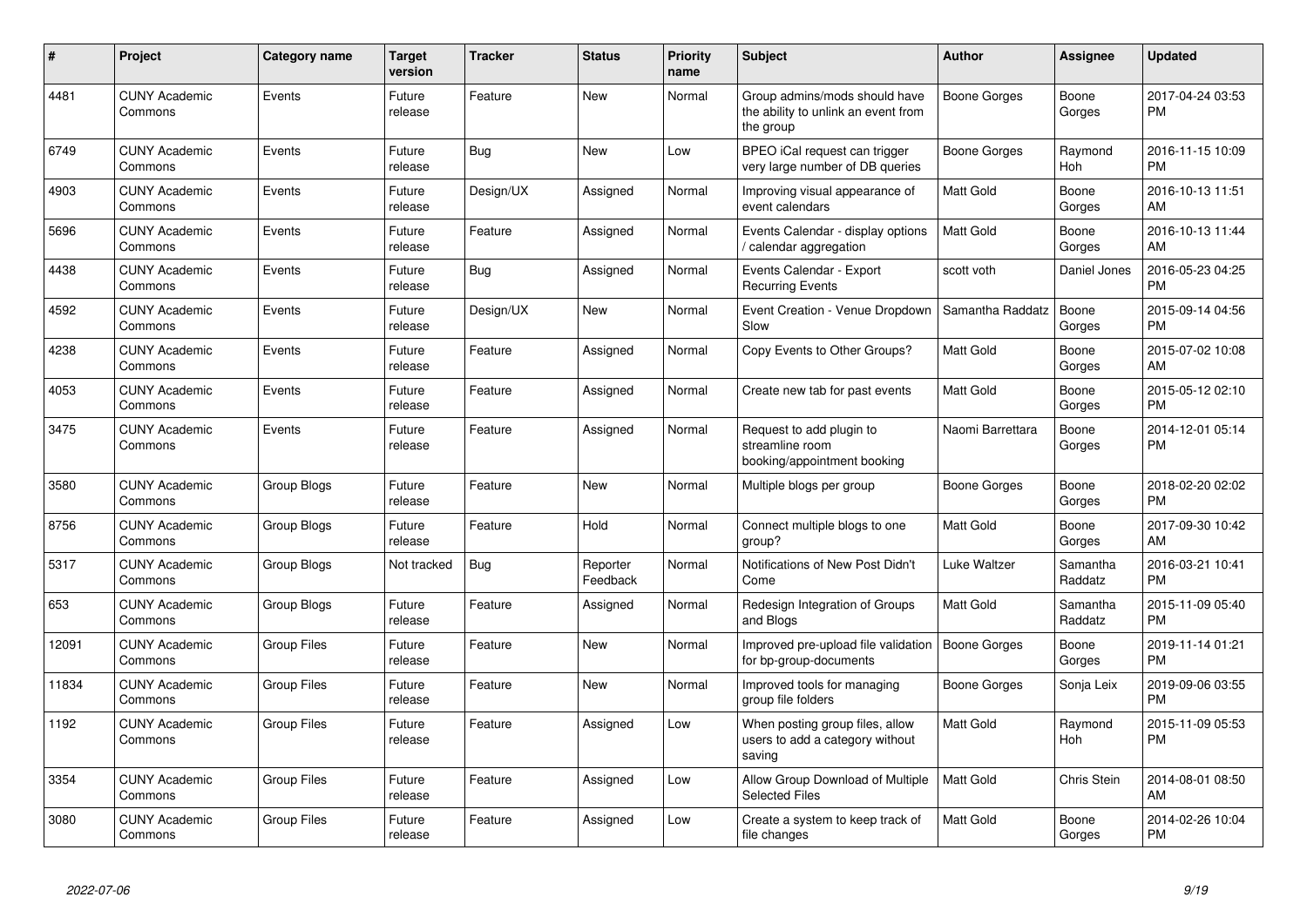| #     | Project                         | <b>Category name</b> | <b>Target</b><br>version | <b>Tracker</b> | <b>Status</b>        | <b>Priority</b><br>name | <b>Subject</b>                                            | <b>Author</b>       | Assignee            | <b>Updated</b>                |
|-------|---------------------------------|----------------------|--------------------------|----------------|----------------------|-------------------------|-----------------------------------------------------------|---------------------|---------------------|-------------------------------|
| 13457 | <b>CUNY Academic</b><br>Commons | Group Forums         | 2.0.3                    | Bug            | <b>New</b>           | High                    | Forum post not sending<br>notifications                   | Filipa Calado       | Raymond<br>Hoh      | 2022-06-29 11:32<br>AM        |
| 13199 | <b>CUNY Academic</b><br>Commons | Group Forums         | Future<br>release        | Feature        | New                  | Normal                  | <b>Favoring Groups over bbPress</b><br>plugin             | Colin McDonald      | Colin<br>McDonald   | 2021-11-19 12:28<br><b>PM</b> |
| 13358 | <b>CUNY Academic</b><br>Commons | Group Forums         | Future<br>release        | Feature        | <b>New</b>           | Normal                  | Improved UI for group forum<br>threading settings         | Boone Gorges        | Raymond<br>Hoh      | 2021-11-19 12:27<br><b>PM</b> |
| 13328 | <b>CUNY Academic</b><br>Commons | Group Forums         | Not tracked              | <b>Bug</b>     | Reporter<br>Feedback | Normal                  | cross-posting in two related<br>groups                    | Marilyn Weber       | Raymond<br>Hoh      | 2020-09-15 10:39<br><b>PM</b> |
| 10659 | <b>CUNY Academic</b><br>Commons | Group Forums         | Future<br>release        | Feature        | Assigned             | Normal                  | Post to multiple groups via email                         | <b>Matt Gold</b>    | Raymond<br>Hoh      | 2018-11-15 12:54<br>AM        |
| 9835  | <b>CUNY Academic</b><br>Commons | Group Forums         | Future<br>release        | Bug            | Assigned             | Normal                  | add a "like" function?                                    | Marilyn Weber       | <b>Erik Trainer</b> | 2018-06-05 01:49<br><b>PM</b> |
| 7928  | <b>CUNY Academic</b><br>Commons | Group Forums         | Not tracked              | <b>Bug</b>     | New                  | Normal                  | Duplicate Forum post                                      | Luke Waltzer        | Raymond<br>Hoh      | 2017-04-11 09:27<br><b>PM</b> |
| 6392  | <b>CUNY Academic</b><br>Commons | Group Forums         | Future<br>release        | Design/UX      | Assigned             | Low                     | <b>Composition/Preview Panes in</b><br>Forum Posts        | <b>Luke Waltzer</b> | Paige Dupont        | 2016-10-21 04:26<br><b>PM</b> |
| 5268  | <b>CUNY Academic</b><br>Commons | Group Forums         | Future<br>release        | Bug            | Assigned             | Normal                  | Long-time to post to multiple<br>groups                   | Luke Waltzer        | Daniel Jones        | 2016-09-07 06:31<br><b>PM</b> |
| 3192  | <b>CUNY Academic</b><br>Commons | Group Forums         | Future<br>release        | Feature        | Assigned             | Normal                  | Customizable forum views for<br>bbPress 2.x group forums  | Boone Gorges        | Raymond<br>Hoh      | 2015-11-09 12:47<br><b>PM</b> |
| 4221  | <b>CUNY Academic</b><br>Commons | Group Forums         | Future<br>release        | Design/UX      | Assigned             | Normal                  | Add 'Number of Posts' display<br>option to Forum page     | Samantha Raddatz    | Samantha<br>Raddatz | 2015-06-26 02:21<br><b>PM</b> |
| 3059  | <b>CUNY Academic</b><br>Commons | Group Forums         | Future<br>release        | Design/UX      | <b>New</b>           | Normal                  | Forum Post Permissable Content<br><b>Explanatory Text</b> | Chris Stein         | Chris Stein         | 2015-04-02 11:27<br>AM        |
| 3193  | <b>CUNY Academic</b><br>Commons | Group Forums         | Future<br>release        | Feature        | Assigned             | Normal                  | bbPress 2.x dynamic roles and<br><b>RBE</b>               | Boone Gorges        | Boone<br>Gorges     | 2014-09-30 01:30<br><b>PM</b> |
| 585   | <b>CUNY Academic</b><br>Commons | Group Forums         | Future<br>release        | Feature        | Assigned             | Normal                  | Merge Forum Topics                                        | Sarah Morgano       | Boone<br>Gorges     | 2011-07-06 04:11<br><b>PM</b> |
| 2610  | <b>CUNY Academic</b><br>Commons | Group Invitations    | Future<br>release        | Feature        | Assigned             | Low                     | Request: Custom invitation<br>message to group invites    | local admin         | Boone<br>Gorges     | 2015-11-09 06:13<br><b>PM</b> |
| 1456  | <b>CUNY Academic</b><br>Commons | Group Invitations    | Future<br>release        | Feature        | Reporter<br>Feedback | Low                     | Invite to Group Button from Profile<br>Field              | <b>Matt Gold</b>    | Samantha<br>Raddatz | 2015-11-09 05:59<br><b>PM</b> |
| 3308  | <b>CUNY Academic</b><br>Commons | Group Invitations    | Future<br>release        | Feature        | Assigned             | Normal                  | Allow members to rescind group<br>invitations             | Matt Gold           | Boone<br>Gorges     | 2015-04-01 08:53<br><b>PM</b> |
| 3419  | <b>CUNY Academic</b><br>Commons | Group Invitations    | 1.6.14                   | Bug            | Testing<br>Required  | Normal                  | Neatening the display of<br>messages on group requests    | Matt Gold           | Boone<br>Gorges     | 2014-09-01 09:29<br><b>PM</b> |
| 13650 | CUNY Academic<br>Commons        | Group Library        | Future<br>release        | Feature        | <b>New</b>           | Normal                  | Forum Attachments in Group<br>Library                     | Laurie Hurson       |                     | 2021-11-19 12:30<br><b>PM</b> |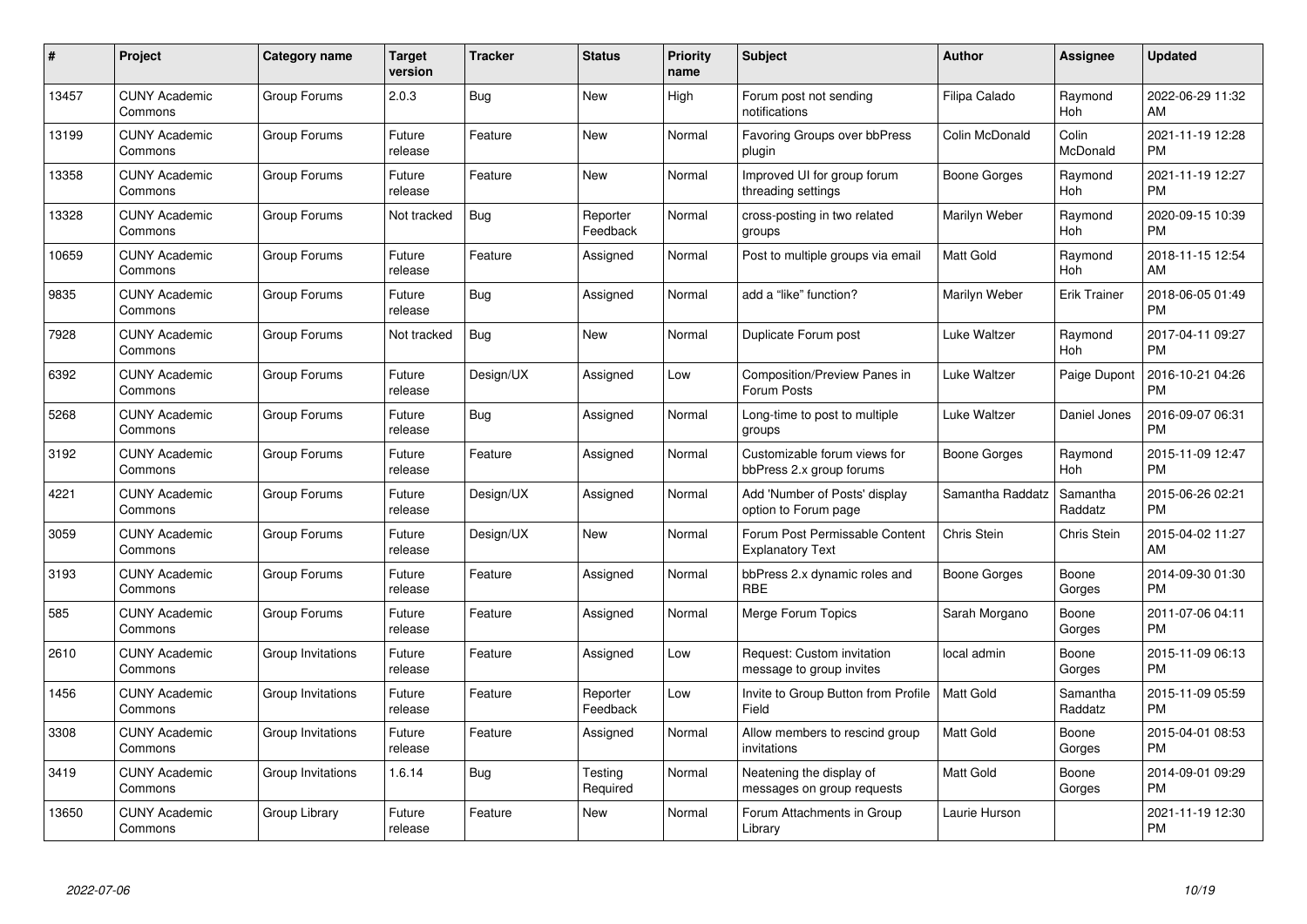| #     | Project                         | <b>Category name</b>           | <b>Target</b><br>version | <b>Tracker</b> | <b>Status</b>        | <b>Priority</b><br>name | <b>Subject</b>                                                                             | Author              | <b>Assignee</b>     | <b>Updated</b>                |
|-------|---------------------------------|--------------------------------|--------------------------|----------------|----------------------|-------------------------|--------------------------------------------------------------------------------------------|---------------------|---------------------|-------------------------------|
| 14309 | <b>CUNY Academic</b><br>Commons | Group Library                  | Future<br>release        | Feature        | New                  | Normal                  | Better handling of<br>bp_group_document file download<br>attempts when file is not present | <b>Boone Gorges</b> | Boone<br>Gorges     | 2021-11-19 12:28<br><b>PM</b> |
| 13370 | <b>CUNY Academic</b><br>Commons | Group Library                  | Future<br>release        | Feature        | <b>New</b>           | Normal                  | Library bulk deletion and folder<br>editing                                                | Colin McDonald      | Boone<br>Gorges     | 2020-10-13 10:41<br>AM        |
| 7115  | <b>CUNY Academic</b><br>Commons | Groups (misc)                  | Future<br>release        | Feature        | Reporter<br>Feedback | Normal                  | make licensing info clear during<br>group creation                                         | <b>Matt Gold</b>    | Raymond<br>Hoh      | 2020-12-08 11:32<br>AM        |
| 12446 | <b>CUNY Academic</b><br>Commons | Groups (misc)                  | Future<br>release        | Feature        | Reporter<br>Feedback | Normal                  | Toggle default site to group forum<br>posting                                              | Laurie Hurson       | Laurie Hurson       | 2020-03-10 11:57<br>AM        |
| 1544  | <b>CUNY Academic</b><br>Commons | Groups (misc)                  | Future<br>release        | Feature        | Reporter<br>Feedback | Normal                  | Group Filtering and Sorting                                                                | <b>Matt Gold</b>    | Chris Stein         | 2019-03-01 02:25<br><b>PM</b> |
| 9015  | <b>CUNY Academic</b><br>Commons | Groups (misc)                  | Not tracked              | Outreach       | Assigned             | Normal                  | Email group admins the email<br>addresses of their groups                                  | <b>Matt Gold</b>    | Matt Gold           | 2018-01-02 09:54<br>AM        |
| 481   | <b>CUNY Academic</b><br>Commons | Groups (misc)                  | Future<br>release        | Feature        | Assigned             | Normal                  | ability to archive inactive groups<br>and blogs                                            | Michael Mandiberg   | Samantha<br>Raddatz | 2015-11-09 05:56<br><b>PM</b> |
| 3458  | <b>CUNY Academic</b><br>Commons | Groups (misc)                  | Future<br>release        | Feature        | Assigned             | Normal                  | Filter Members of Group by<br>Campus                                                       | Michael Smith       | Samantha<br>Raddatz | 2014-09-26 08:32<br><b>PM</b> |
| 12392 | <b>CUNY Academic</b><br>Commons | Help/Codex                     | Not tracked              | Documentation  | New                  | Normal                  | <b>Updates to Common Commons</b><br>Questions on Help Page                                 | scott voth          | Margaret<br>Galvan  | 2020-02-11 10:53<br>AM        |
| 11883 | <b>CUNY Academic</b><br>Commons | Help/Codex                     | Not tracked              | Support        | New                  | Normal                  | Need Embedding Help Page<br>Update (Tableau)                                               | Anthony Wheeler     | scott voth          | 2019-09-24 08:49<br>AM        |
| 4980  | <b>CUNY Academic</b><br>Commons | Home Page                      | Future<br>release        | Feature        | Assigned             | Normal                  | CAC Featured Content -- Adding<br>Randomization                                            | Matt Gold           | Boone<br>Gorges     | 2016-12-12 03:01<br><b>PM</b> |
| 6995  | <b>CUNY Academic</b><br>Commons | Home Page                      | Not tracked              | Bug            | Assigned             | Normal                  | member filter on homepage not<br>working                                                   | <b>Matt Gold</b>    | Raymond<br>Hoh      | 2016-12-11 09:46<br><b>PM</b> |
| 1888  | <b>CUNY Academic</b><br>Commons | Home Page                      | Future<br>release        | Feature        | Assigned             | Normal                  | Refactor BP MPO Activity Filter to<br>support proper pagination                            | Sarah Morgano       | Boone<br>Gorges     | 2014-05-01 07:11<br><b>PM</b> |
| 1983  | <b>CUNY Academic</b><br>Commons | Home Page                      | Future<br>release        | Feature        | Assigned             | Low                     | Media Library integration with<br>Featured Content plugin                                  | <b>Boone Gorges</b> | Dominic<br>Giglio   | 2014-03-17 10:34<br>AM        |
| 10580 | <b>CUNY Academic</b><br>Commons | Information<br>Architecture    | Future<br>release        | Design/UX      | New                  | Normal                  | Primary nav item review                                                                    | Boone Gorges        | Sara Cannon         | 2022-06-28 01:29<br><b>PM</b> |
| 13891 | <b>CUNY Academic</b><br>Commons | Internal Tools and<br>Workflow | 2.1.0                    | Feature        | New                  | Normal                  | Migrate automated linting to<br>GitHub Actions                                             | Boone Gorges        | Jeremy Felt         | 2022-06-29 11:13<br>AM        |
| 15194 | <b>CUNY Academic</b><br>Commons | Internal Tools and<br>Workflow | 2.1.0                    | Feature        | New                  | Normal                  | PHPCS sniff for un-restored<br>switch_to_blog() calls                                      | <b>Boone Gorges</b> | Jeremy Felt         | 2022-05-26 10:45<br>AM        |
| 3230  | <b>CUNY Academic</b><br>Commons | Internal Tools and<br>Workflow | Not tracked              | Feature        | Assigned             | High                    | Scripts for quicker<br>provisioning/updating of<br>development environments                | Boone Gorges        | Boone<br>Gorges     | 2016-01-26 04:54<br><b>PM</b> |
| 12382 | <b>CUNY Academic</b><br>Commons | Membership                     | Not tracked              | Support        | New                  | Normal                  | Email request change                                                                       | Marilyn Weber       | Marilyn<br>Weber    | 2020-02-06 12:56<br><b>PM</b> |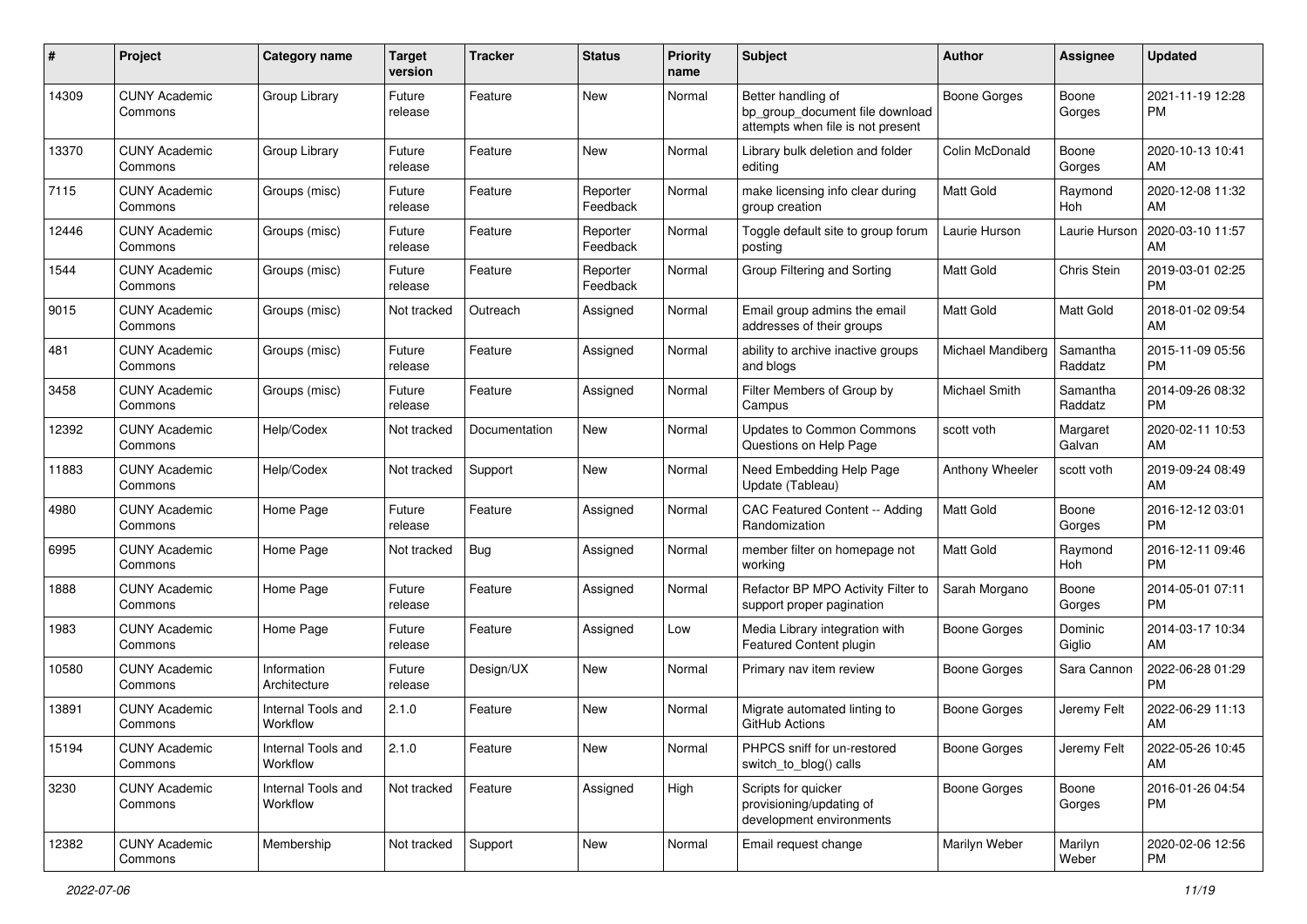| $\#$  | Project                         | <b>Category name</b>    | <b>Target</b><br>version | <b>Tracker</b> | <b>Status</b>        | <b>Priority</b><br>name | <b>Subject</b>                                                                             | <b>Author</b>           | <b>Assignee</b>    | <b>Updated</b>                |
|-------|---------------------------------|-------------------------|--------------------------|----------------|----------------------|-------------------------|--------------------------------------------------------------------------------------------|-------------------------|--------------------|-------------------------------|
| 5234  | <b>CUNY Academic</b><br>Commons | Membership              | Future<br>release        | Feature        | Assigned             | Normal                  | Write Unconfirmed patch for WP                                                             | Boone Gorges            | Boone<br>Gorges    | 2016-10-24 11:18<br>AM        |
| 3517  | <b>CUNY Academic</b><br>Commons | My Commons              | Future<br>release        | Feature        | Assigned             | Normal                  | Mute/Unmute My Commons<br>updates                                                          | Matt Gold               | Raymond<br>Hoh     | 2015-11-09 01:19<br><b>PM</b> |
| 3565  | <b>CUNY Academic</b><br>Commons | My Commons              | Not tracked              | Documentation  | <b>New</b>           | Normal                  | Load Newest inconsistencies                                                                | Chris Stein             | scott voth         | 2015-11-09 01:16<br><b>PM</b> |
| 4535  | <b>CUNY Academic</b><br>Commons | My Commons              | Future<br>release        | Bug            | <b>New</b>           | Low                     | My Commons filter issue                                                                    | scott voth              | Raymond<br>Hoh     | 2015-09-01 11:17<br>AM        |
| 3536  | <b>CUNY Academic</b><br>Commons | My Commons              | Future<br>release        | Feature        | Assigned             | Normal                  | Infinite Scroll on My Commons<br>page                                                      | Matt Gold               | Raymond<br>Hoh     | 2015-04-13 04:42<br><b>PM</b> |
| 3577  | <b>CUNY Academic</b><br>Commons | My Commons              | Future<br>release        | Design/UX      | Assigned             | Normal                  | Replies to items in My Commons                                                             | <b>Matt Gold</b>        | Raymond<br>Hoh     | 2015-04-09 05:19<br><b>PM</b> |
| 3330  | <b>CUNY Academic</b><br>Commons | My Commons              | Future<br>release        | Feature        | Assigned             | Normal                  | "Commons Information" tool                                                                 | Boone Gorges            | Chris Stein        | 2014-09-22 08:46<br><b>PM</b> |
| 9028  | <b>CUNY Academic</b><br>Commons | Onboarding              | Future<br>release        | Feature        | Assigned             | Normal                  | suggest groups to new members<br>during the registration process                           | <b>Matt Gold</b>        | <b>Chris Stein</b> | 2018-10-24 12:34<br><b>PM</b> |
| 9895  | <b>CUNY Academic</b><br>Commons | Onboarding              | Future<br>release        | Feature        | Assigned             | Normal                  | Add "Accept Invitation"<br>link/button/function to Group<br>and/or Site invitation emails? | Luke Waltzer            | Boone<br>Gorges    | 2018-06-07 12:42<br><b>PM</b> |
| 8440  | <b>CUNY Academic</b><br>Commons | Onboarding              | Not tracked              | <b>Bug</b>     | <b>New</b>           | Normal                  | Create Test Email Accounts for<br><b>Onboarding Project</b>                                | Stephen Real            | Stephen Real       | 2017-08-01 09:49<br><b>PM</b> |
| 5955  | <b>CUNY Academic</b><br>Commons | Outreach                | Future<br>release        | Feature        | Assigned             | Normal                  | Create auto-newsletter for<br>commons members                                              | Matt Gold               | Luke Waltzer       | 2016-08-30 10:34<br>AM        |
| 15242 | <b>CUNY Academic</b><br>Commons | Performance             | Not tracked              | <b>Bug</b>     | Reporter<br>Feedback | Normal                  | Slugist site                                                                               | Raffi<br>Khatchadourian | Boone<br>Gorges    | 2022-02-07 11:14<br>AM        |
| 14908 | <b>CUNY Academic</b><br>Commons | Performance             |                          | <b>Bug</b>     | <b>New</b>           | Normal                  | Stale object cache on cdev                                                                 | Raymond Hoh             | Boone<br>Gorges    | 2021-12-07 09:45<br>AM        |
| 10794 | <b>CUNY Academic</b><br>Commons | Performance             | Not tracked              | <b>Bug</b>     | <b>New</b>           | Normal                  | Memcached connection<br>occasionally breaks                                                | Boone Gorges            | Boone<br>Gorges    | 2018-12-06 03:30<br><b>PM</b> |
| 14787 | <b>CUNY Academic</b><br>Commons | Plugin Packages         | Future<br>release        | Feature        | New                  | Normal                  | Creating a "Design" plugin<br>package                                                      | Laurie Hurson           | scott voth         | 2022-04-27 04:56<br><b>PM</b> |
| 14184 | <b>CUNY Academic</b><br>Commons | Public Portfolio        | Future<br>release        | Feature        | New                  | Normal                  | Centralized mechanism for storing<br>Campus affiliations                                   | <b>Boone Gorges</b>     | Boone<br>Gorges    | 2022-01-04 11:35<br>AM        |
| 10354 | <b>CUNY Academic</b><br>Commons | <b>Public Portfolio</b> | Future<br>release        | Feature        | <b>New</b>           | Normal                  | Opt out of Having a Profile Page                                                           | scott voth              | <b>Chris Stein</b> | 2020-05-12 10:43<br>AM        |
| 11496 | <b>CUNY Academic</b><br>Commons | <b>Public Portfolio</b> | 1.15.2                   | Support        | New                  | Normal                  | Replace Twitter Icon on Member<br>Portfolio page                                           | scott voth              | Boone<br>Gorges    | 2019-06-06 01:03<br><b>PM</b> |
| 3768  | <b>CUNY Academic</b><br>Commons | <b>Public Portfolio</b> | Future<br>release        | Feature        | Assigned             | Normal                  | Institutions/Past positions on<br>public portfolios                                        | <b>Matt Gold</b>        | Boone<br>Gorges    | 2018-04-23 10:44<br>AM        |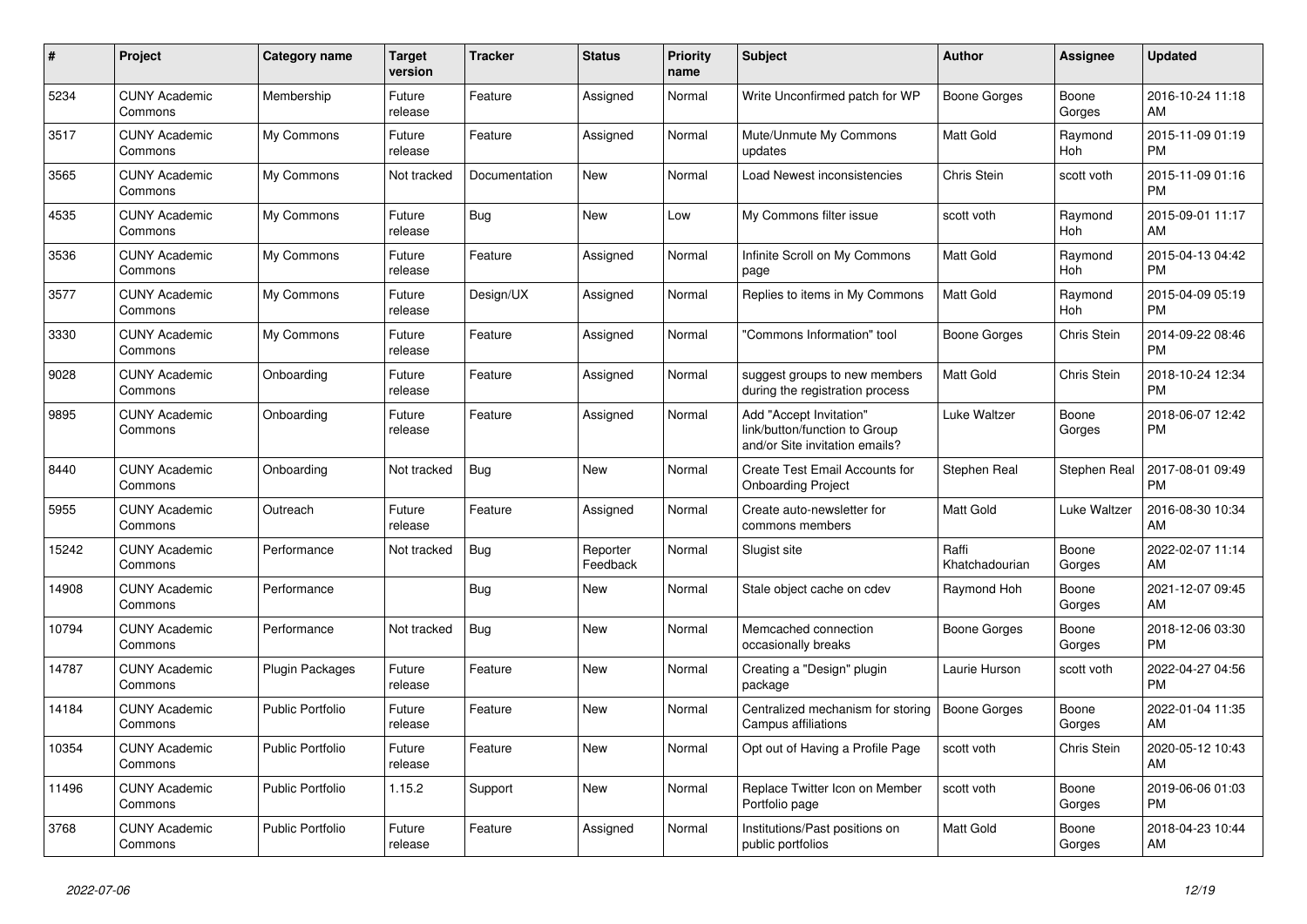| #     | Project                         | <b>Category name</b>    | <b>Target</b><br>version | <b>Tracker</b> | <b>Status</b>        | Priority<br>name | <b>Subject</b>                                                                 | Author              | <b>Assignee</b>     | <b>Updated</b>                |
|-------|---------------------------------|-------------------------|--------------------------|----------------|----------------------|------------------|--------------------------------------------------------------------------------|---------------------|---------------------|-------------------------------|
| 2881  | <b>CUNY Academic</b><br>Commons | <b>Public Portfolio</b> | Future<br>release        | Feature        | Assigned             | Normal           | Redesign the UX for Profiles                                                   | Chris Stein         | Chris Stein         | 2016-10-13 12:45<br><b>PM</b> |
| 5827  | <b>CUNY Academic</b><br>Commons | <b>Public Portfolio</b> | Future<br>release        | Bug            | Assigned             | Normal           | Academic Interests square bracket<br>links not working                         | scott voth          | Chris Stein         | 2016-08-11 11:59<br><b>PM</b> |
| 2013  | CUNY Academic<br>Commons        | <b>Public Portfolio</b> | Future<br>release        | Feature        | Assigned             | Low              | Have Profile Privacy Options show<br>up only for filled-in fields              | <b>Matt Gold</b>    | Boone<br>Gorges     | 2015-11-09 06:09<br><b>PM</b> |
| 4622  | <b>CUNY Academic</b><br>Commons | <b>Public Portfolio</b> | Future<br>release        | Design/UX      | New                  | Normal           | <b>Profile Visibility Settings</b>                                             | Samantha Raddatz    | Samantha<br>Raddatz | 2015-09-21 12:18<br><b>PM</b> |
| 4404  | <b>CUNY Academic</b><br>Commons | <b>Public Portfolio</b> | Future<br>release        | Design/UX      | Assigned             | Normal           | Change color of permissions info<br>on portfolio editing interface             | Matt Gold           | Samantha<br>Raddatz | 2015-08-11 05:28<br><b>PM</b> |
| 4253  | <b>CUNY Academic</b><br>Commons | <b>Public Portfolio</b> | Future<br>release        | Design/UX      | New                  | Normal           | Encourage users to add portfolio<br>content                                    | Samantha Raddatz    | Samantha<br>Raddatz | 2015-07-07 11:32<br>AM        |
| 3770  | <b>CUNY Academic</b><br>Commons | <b>Public Portfolio</b> | Future<br>release        | Feature        | Assigned             | Normal           | Improve Layout/Formatting of<br>Positions Area on Public Portfolios            | <b>Matt Gold</b>    | Chris Stein         | 2015-04-01 09:17<br><b>PM</b> |
| 3042  | <b>CUNY Academic</b><br>Commons | <b>Public Portfolio</b> | Future<br>release        | Feature        | Assigned             | Normal           | Browsing member interests                                                      | <b>Matt Gold</b>    | Boone<br>Gorges     | 2015-03-21 09:04<br><b>PM</b> |
| 2832  | <b>CUNY Academic</b><br>Commons | <b>Public Portfolio</b> | Future<br>release        | Feature        | Assigned             | Normal           | Improve interface for (not)<br>auto-linking profile fields                     | <b>Boone Gorges</b> | <b>Chris Stein</b>  | 2015-01-05 08:52<br><b>PM</b> |
| 2753  | <b>CUNY Academic</b><br>Commons | Public Portfolio        | Future<br>release        | Feature        | New                  | Normal           | Create actual actual tagification in<br>academic interests and other<br>fields | Micki Kaufman       | Boone<br>Gorges     | 2015-01-05 08:52<br><b>PM</b> |
| 3220  | <b>CUNY Academic</b><br>Commons | <b>Public Portfolio</b> | Future<br>release        | Feature        | Assigned             | Normal           | Add indent/outdent option to<br>Formatting Buttons on Profile<br>Page          | Matt Gold           | Boone<br>Gorges     | 2014-05-21 10:39<br><b>PM</b> |
| 3048  | <b>CUNY Academic</b><br>Commons | <b>Public Portfolio</b> | Future<br>release        | Feature        | New                  | Low              | Images for rich text profile fields                                            | Boone Gorges        | Boone<br>Gorges     | 2014-02-19 12:56<br><b>PM</b> |
| 12247 | <b>CUNY Academic</b><br>Commons | Publicity               | Not tracked              | Support        | <b>New</b>           | Normal           | Screenshot of First Commons<br>Homepage                                        | scott voth          | scott voth          | 2020-01-14 12:08<br><b>PM</b> |
| 9643  | <b>CUNY Academic</b><br>Commons | Publicity               | Not tracked              | Feature        | <b>New</b>           | Normal           | Create a page on the Commons<br>for logos etc.                                 | Stephen Real        | Stephen Real        | 2018-04-24 10:53<br>AM        |
| 6115  | <b>CUNY Academic</b><br>Commons | Publicity               | Not tracked              | Feature        | Assigned             | Normal           | create digital signage for GC                                                  | <b>Matt Gold</b>    | scott voth          | 2016-10-11 10:09<br><b>PM</b> |
| 6014  | <b>CUNY Academic</b><br>Commons | Publicity               | Future<br>reiease        | Publicity      | Reporter<br>Feedback | Normal           | Google search listing                                                          | Matt Gold           | Boone<br>Gorges     | 2016-09-21 03:48<br>PM        |
| 3510  | <b>CUNY Academic</b><br>Commons | Publicity               | 1.7                      | Publicity      | Assigned             | Normal           | Post on the News Blog re: 'My<br>Commons'                                      | Micki Kaufman       | Sarah<br>Morgano    | 2014-10-15 11:18<br>AM        |
| 3511  | <b>CUNY Academic</b><br>Commons | Publicity               | 1.7                      | Publicity      | Assigned             | Normal           | Social media for 1.7                                                           | Micki Kaufman       | Sarah<br>Morgano    | 2014-10-14 03:32<br><b>PM</b> |
| 3509  | <b>CUNY Academic</b><br>Commons | Publicity               | 1.7                      | Publicity      | New                  | Normal           | Create 1.7 digital signage imagery                                             | Micki Kaufman       | Marilyn<br>Weber    | 2014-10-01 12:40<br><b>PM</b> |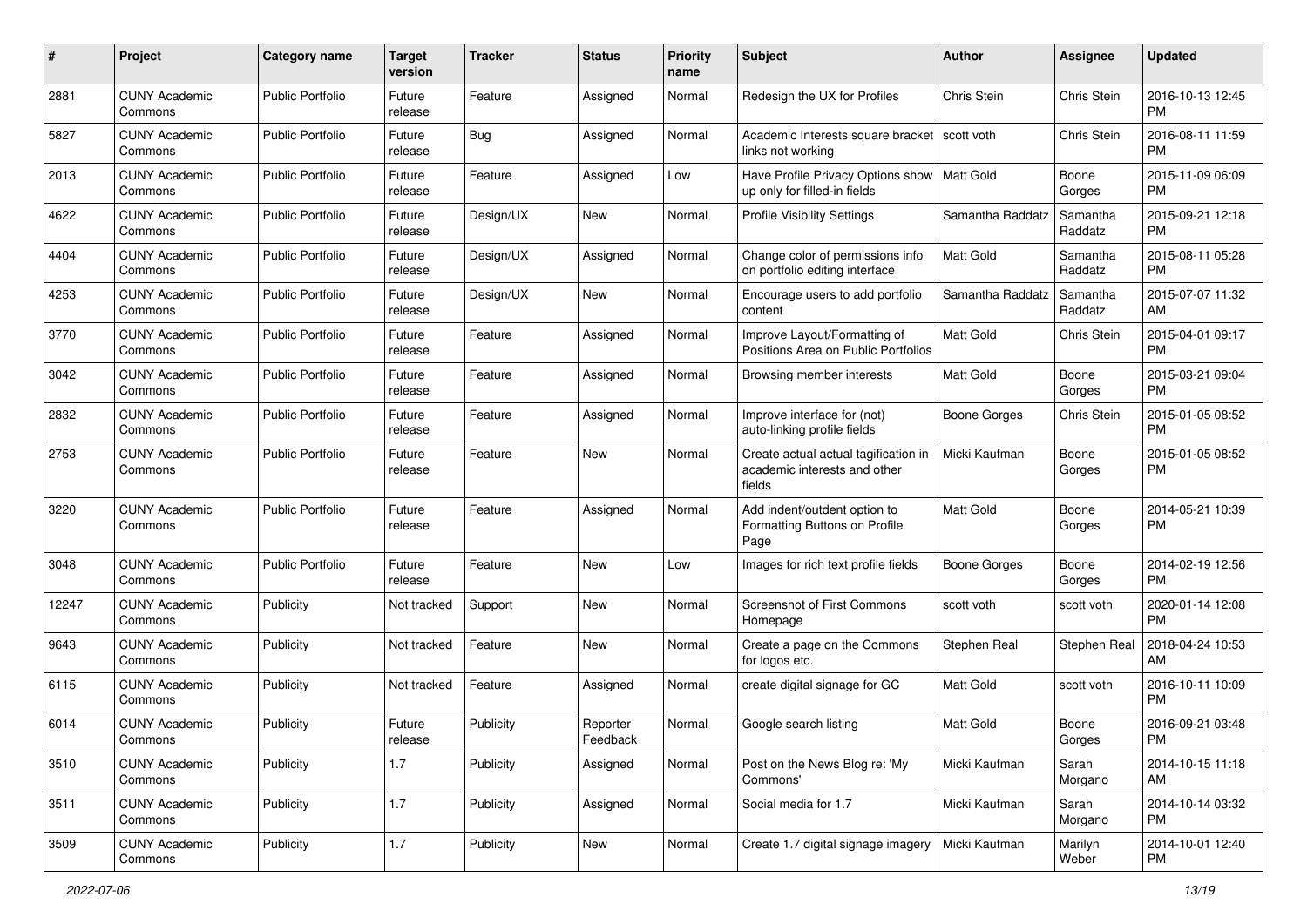| $\#$  | Project                         | <b>Category name</b>     | <b>Target</b><br>version | <b>Tracker</b> | <b>Status</b>        | <b>Priority</b><br>name | <b>Subject</b>                                                           | <b>Author</b>       | Assignee            | <b>Updated</b>                |
|-------|---------------------------------|--------------------------|--------------------------|----------------|----------------------|-------------------------|--------------------------------------------------------------------------|---------------------|---------------------|-------------------------------|
| 3506  | <b>CUNY Academic</b><br>Commons | Publicity                | 1.7                      | Publicity      | <b>New</b>           | Normal                  | Prepare 1.7 email messaging                                              | Micki Kaufman       | Micki<br>Kaufman    | 2014-10-01 12:36<br><b>PM</b> |
| 11945 | <b>CUNY Academic</b><br>Commons | Reckoning                | Future<br>release        | Feature        | Reporter<br>Feedback | Normal                  | Add Comments bubble to<br>Reckoning views                                | Boone Gorges        | Boone<br>Gorges     | 2019-11-12 05:14<br><b>PM</b> |
| 3615  | <b>CUNY Academic</b><br>Commons | Redmine                  | Not tracked              | Feature        | New                  | Low                     | Create Redmine issues via email                                          | Dominic Giglio      | Boone<br>Gorges     | 2017-11-16 11:36<br>AM        |
| 940   | <b>CUNY Academic</b><br>Commons | Redmine                  | Future<br>release        | Feature        | Assigned             | Low                     | Communication with users after<br>releases                               | Matt Gold           | Dominic<br>Giglio   | 2012-09-09 04:36<br><b>PM</b> |
| 11860 | <b>CUNY Academic</b><br>Commons | Registration             | Future<br>release        | Feature        | <b>New</b>           | Normal                  | <b>Ensure Students Are Aware They</b><br>Can Use Aliases At Registration | scott voth          |                     | 2019-09-24 08:46<br>AM        |
| 10273 | <b>CUNY Academic</b><br>Commons | Registration             | Not tracked              | Support        | Reporter<br>Feedback | Normal                  | users combining CF and campus<br>address                                 | Marilyn Weber       |                     | 2019-09-18 10:58<br>AM        |
| 5225  | <b>CUNY Academic</b><br>Commons | Registration             | Future<br>release        | Feature        | Assigned             | Normal                  | On-boarding Issues                                                       | <b>Luke Waltzer</b> | Samantha<br>Raddatz | 2016-02-12 02:58<br><b>PM</b> |
| 308   | <b>CUNY Academic</b><br>Commons | Registration             | Future<br>release        | Feature        | <b>New</b>           | Normal                  | Group recommendations for<br>signup process                              | Boone Gorges        | Samantha<br>Raddatz | 2015-11-09 05:07<br><b>PM</b> |
| 370   | <b>CUNY Academic</b><br>Commons | Registration             | Future<br>release        | Feature        | Assigned             | High                    | <b>Guest Accounts</b>                                                    | <b>Matt Gold</b>    | Matt Gold           | 2015-04-09 09:33<br><b>PM</b> |
| 16177 | <b>CUNY Academic</b><br>Commons | Reply By Email           |                          | <b>Bug</b>     | New                  | Normal                  | Switch to Inbound mode for RBE                                           | Raymond Hoh         | Raymond<br>Hoh      | 2022-05-30 04:32<br><b>PM</b> |
| 13430 | <b>CUNY Academic</b><br>Commons | Reply By Email           | Not tracked              | Bug            | New                  | Normal                  | Delay in RBE                                                             | Luke Waltzer        | Raymond<br>Hoh      | 2020-10-13 11:16<br>AM        |
| 8991  | <b>CUNY Academic</b><br>Commons | Reply By Email           | Not tracked              | <b>Bug</b>     | Hold                 | Normal                  | RBE duplicate email message<br>issue                                     | Matt Gold           | Raymond<br>Hoh      | 2018-02-18 08:53<br><b>PM</b> |
| 8976  | <b>CUNY Academic</b><br>Commons | Reply By Email           | Not tracked              | Feature        | Assigned             | Normal                  | Package RBE new topics posting?                                          | <b>Matt Gold</b>    | Raymond<br>Hoh      | 2017-12-04 02:34<br><b>PM</b> |
| 6671  | <b>CUNY Academic</b><br>Commons | Reply By Email           | Not tracked              | Bug            | Assigned             | Normal                  | "Post too often" RBE error<br>message                                    | Matt Gold           | Raymond<br>Hoh      | 2016-11-11 09:55<br>AM        |
| 3369  | <b>CUNY Academic</b><br>Commons | Reply By Email           | Not tracked              | Outreach       | Hold                 | Normal                  | Release reply by email to WP<br>plugin directory                         | Matt Gold           | Raymond<br>Hoh      | 2016-03-01 12:46<br><b>PM</b> |
| 3002  | <b>CUNY Academic</b><br>Commons | Search                   | Future<br>release        | Feature        | Assigned             | Normal                  | Overhaul CAC search by using<br>external search appliance                | Boone Gorges        | Boone<br>Gorges     | 2020-07-15 03:05<br><b>PM</b> |
| 9729  | <b>CUNY Academic</b><br>Commons | <b>SEO</b>               | Not tracked              | Support        | New                  | Normal                  | 503 Errors showing on<br>newlaborforum.cuny.edu                          | Diane Krauthamer    | Raymond<br>Hoh      | 2018-05-22 04:48<br><b>PM</b> |
| 3662  | <b>CUNY Academic</b><br>Commons | SEO                      | Future<br>release        | Feature        | Assigned             | Normal                  | Duplicate Content/SEO/Google<br>issues                                   | Matt Gold           | Raymond<br>Hoh      | 2015-04-13 04:37<br><b>PM</b> |
| 13048 | <b>CUNY Academic</b><br>Commons | Shortcodes and<br>embeds | Future<br>release        | Feature        | <b>New</b>           | Normal                  | Jupyter Notebooks support                                                | Boone Gorges        |                     | 2020-07-14 11:46<br>AM        |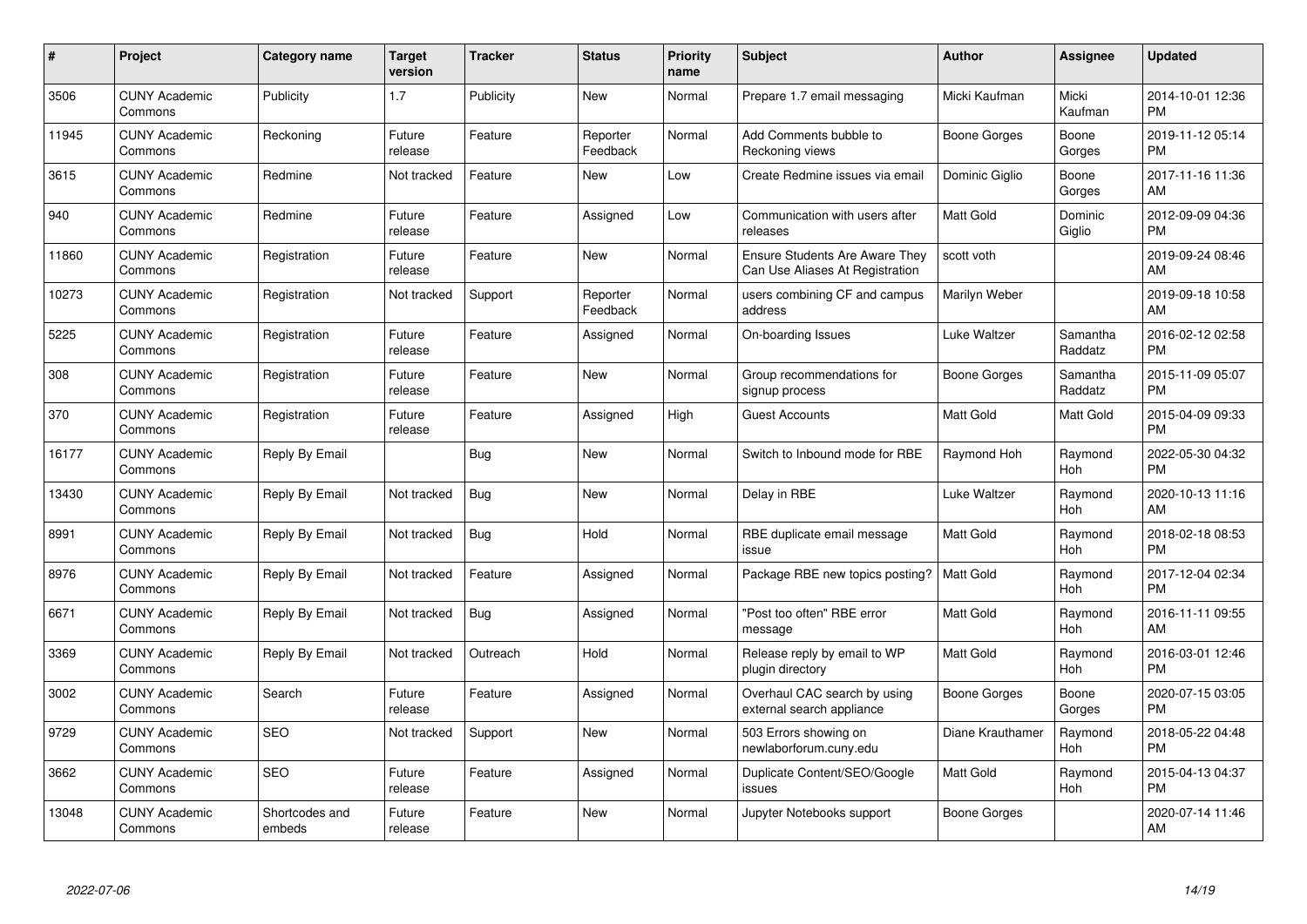| #     | Project                         | <b>Category name</b>    | <b>Target</b><br>version | <b>Tracker</b> | <b>Status</b>        | <b>Priority</b><br>name | Subject                                                                                                                                               | <b>Author</b>           | <b>Assignee</b>     | <b>Updated</b>                |
|-------|---------------------------------|-------------------------|--------------------------|----------------|----------------------|-------------------------|-------------------------------------------------------------------------------------------------------------------------------------------------------|-------------------------|---------------------|-------------------------------|
| 13331 | <b>CUNY Academic</b><br>Commons | Site cloning            | Future<br>release        | <b>Bug</b>     | New                  | Normal                  | Combine Site Template and Clone<br>operations                                                                                                         | Boone Gorges            | Jeremy Felt         | 2021-11-19 12:39<br><b>PM</b> |
| 13975 | <b>CUNY Academic</b><br>Commons | Social Paper            | Not tracked              | Support        | Reporter<br>Feedback | Normal                  | can't approve comments on Social<br>Paper paper                                                                                                       | Marilyn Weber           |                     | 2021-02-12 09:33<br>AM        |
| 5050  | <b>CUNY Academic</b><br>Commons | Social Paper            | Future<br>release        | Feature        | New                  | Low                     | Making comments visible in SP<br>editing mode (SP suggestion #1)                                                                                      | Marilyn Weber           | Samantha<br>Raddatz | 2019-09-17 11:10<br><b>PM</b> |
| 7981  | <b>CUNY Academic</b><br>Commons | Social Paper            | Future<br>release        | <b>Bug</b>     | New                  | Normal                  | Social Paper comments should<br>not go to spam                                                                                                        | Luke Waltzer            | Boone<br>Gorges     | 2018-04-16 03:52<br><b>PM</b> |
| 7663  | <b>CUNY Academic</b><br>Commons | Social Paper            | Future<br>release        | Bug            | New                  | Normal                  | Social Paper notifications not<br>formatted correctly on secondary<br>sites                                                                           | Boone Gorges            | Boone<br>Gorges     | 2018-04-16 03:52<br><b>PM</b> |
| 8898  | <b>CUNY Academic</b><br>Commons | Social Paper            | Not tracked              | Feature        | Assigned             | Normal                  | Usage data on docs and social<br>paper                                                                                                                | <b>Matt Gold</b>        | <b>Matt Gold</b>    | 2017-11-16 11:32<br>AM        |
| 5199  | <b>CUNY Academic</b><br>Commons | Social Paper            | Future<br>release        | Feature        | New                  | Normal                  | add tables to the SP editor                                                                                                                           | Marilyn Weber           |                     | 2016-10-24 11:27<br>AM        |
| 5182  | <b>CUNY Academic</b><br>Commons | Social Paper            | Future<br>release        | Design/UX      | New                  | Normal                  | "Publishing" a private paper on<br>social paper?                                                                                                      | Raffi<br>Khatchadourian | Boone<br>Gorges     | 2016-10-13 04:12<br><b>PM</b> |
| 5489  | <b>CUNY Academic</b><br>Commons | Social Paper            | Future<br>release        | Feature        | New                  | Normal                  | Asc/desc sorting for Social Paper<br>directories                                                                                                      | Boone Gorges            |                     | 2016-04-21 10:06<br><b>PM</b> |
| 5488  | <b>CUNY Academic</b><br>Commons | Social Paper            | Future<br>release        | Bug            | New                  | Normal                  | Add a "last edited by" field to<br>Social Paper group directories                                                                                     | Boone Gorges            |                     | 2016-04-21 10:05<br><b>PM</b> |
| 5053  | <b>CUNY Academic</b><br>Commons | Social Paper            | Future<br>release        | Feature        | New                  | Low                     | Scrollable menu to add readers<br>(SP suggestion #4)                                                                                                  | Marilyn Weber           | Samantha<br>Raddatz | 2016-04-21 05:21<br><b>PM</b> |
| 5397  | <b>CUNY Academic</b><br>Commons | Social Paper            | Future<br>release        | Feature        | New                  | Normal                  | frustrating to have to<br>enable/disable in SP                                                                                                        | Marilyn Weber           | Samantha<br>Raddatz | 2016-04-20 03:39<br><b>PM</b> |
| 5282  | <b>CUNY Academic</b><br>Commons | Social Paper            | Future<br>release        | <b>Bug</b>     | New                  | Normal                  | Replying via email directs to paper<br>but not individual comment.                                                                                    | Marilyn Weber           | Raymond<br>Hoh      | 2016-03-02 01:48<br><b>PM</b> |
| 5205  | <b>CUNY Academic</b><br>Commons | Social Paper            | Future<br>release        | Feature        | New                  | Normal                  | Social Paper folders                                                                                                                                  | Marilyn Weber           |                     | 2016-02-11 10:24<br><b>PM</b> |
| 5058  | <b>CUNY Academic</b><br>Commons | Social Paper            | Future<br>release        | Feature        | <b>New</b>           | Low                     | Can there be a clearer signal that<br>even when comments have<br>already been made you add<br>comments by clicking on the side?<br>(SP suggestion #5) | Marilyn Weber           | Samantha<br>Raddatz | 2016-02-11 10:24<br>PM        |
| 5052  | <b>CUNY Academic</b><br>Commons | Social Paper            | Future<br>release        | Feature        | New                  | Low                     | Sentence by sentence or line by<br>line comments (SP suggestion #3)                                                                                   | Marilyn Weber           | Boone<br>Gorges     | 2016-02-11 10:24<br><b>PM</b> |
| 5183  | <b>CUNY Academic</b><br>Commons | Social Paper            | Future<br>release        | Design/UX      | New                  | Normal                  | Creating a new paper when<br>viewing an existing paper                                                                                                | Raffi<br>Khatchadourian | Samantha<br>Raddatz | 2016-02-02 12:09<br><b>PM</b> |
| 6426  | <b>CUNY Academic</b><br>Commons | Spam/Spam<br>Prevention | Future<br>release        | Feature        | Assigned             | Normal                  | Force captcha on all comments?                                                                                                                        | Matt Gold               | <b>Tahir Butt</b>   | 2016-10-24 02:06<br>PM        |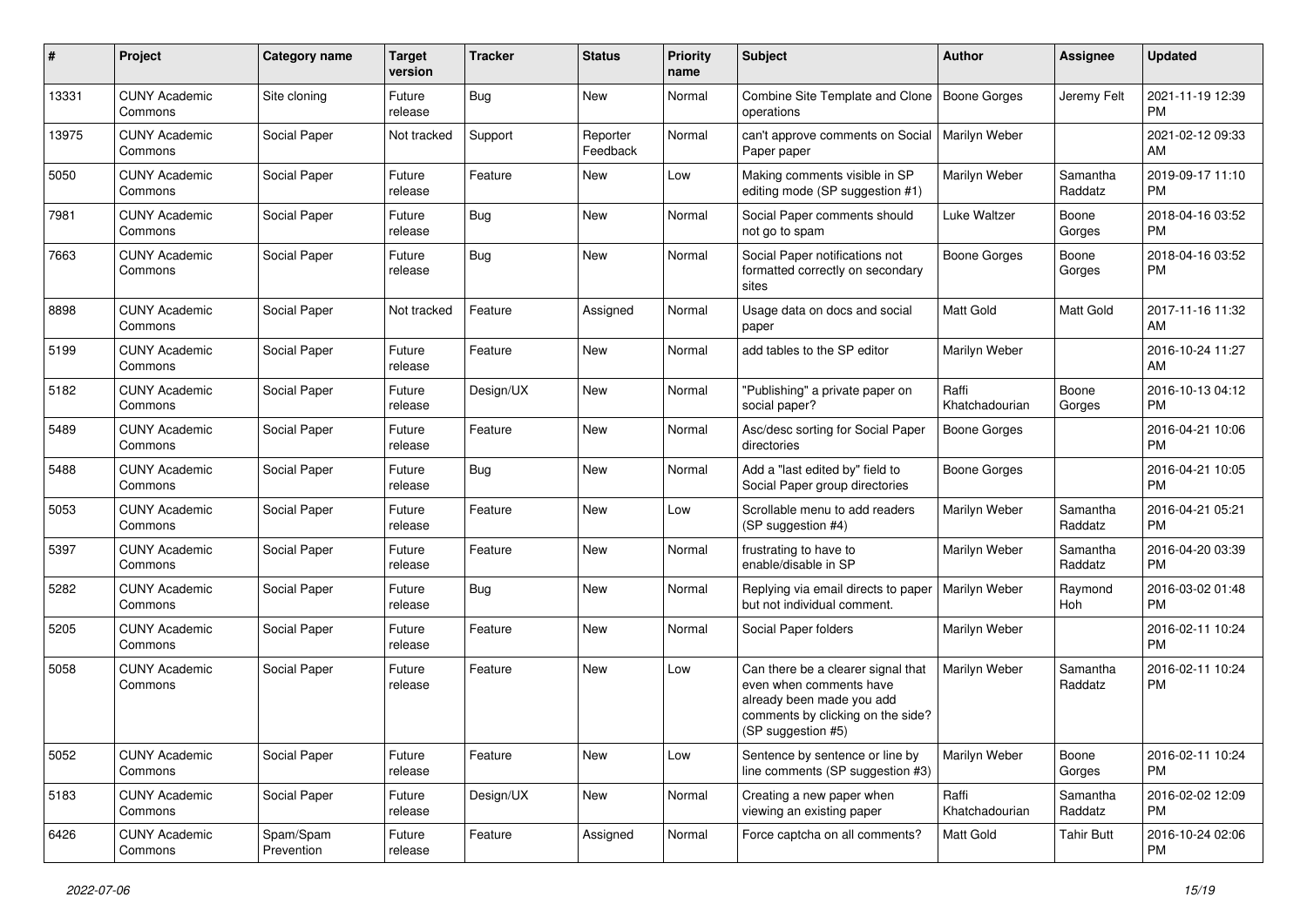| #     | Project                         | <b>Category name</b>   | <b>Target</b><br>version | <b>Tracker</b> | <b>Status</b>        | <b>Priority</b><br>name | <b>Subject</b>                                                                                  | <b>Author</b>         | Assignee            | <b>Updated</b>                |
|-------|---------------------------------|------------------------|--------------------------|----------------|----------------------|-------------------------|-------------------------------------------------------------------------------------------------|-----------------------|---------------------|-------------------------------|
| 8666  | <b>CUNY Academic</b><br>Commons | Teaching               | Not tracked              | Documentation  | Assigned             | Normal                  | Create Teaching on the Commons<br>Resource Page                                                 | <b>Matt Gold</b>      | Laurie Hurson       | 2019-09-23 03:16<br><b>PM</b> |
| 3090  | <b>CUNY Academic</b><br>Commons | Twitter page           | Future<br>release        | Feature        | Assigned             | Normal                  | Prevent Retweets from showing<br>up on Commons twitter page                                     | <b>Matt Gold</b>      | Tahir Butt          | 2016-10-24 11:31<br>AM        |
| 5316  | <b>CUNY Academic</b><br>Commons | User Experience        | Future<br>release        | Feature        | Assigned             | Normal                  | Prompt user email address<br>updates                                                            | <b>Matt Gold</b>      | Stephen Real        | 2016-12-21 03:30<br><b>PM</b> |
| 6298  | <b>CUNY Academic</b><br>Commons | <b>User Experience</b> | Not tracked              | Design/UX      | Assigned             | Normal                  | Examine data from survey                                                                        | <b>Matt Gold</b>      | Margaret<br>Galvan  | 2016-10-14 12:16<br><b>PM</b> |
| 3473  | <b>CUNY Academic</b><br>Commons | <b>User Experience</b> | Future<br>release        | Feature        | Assigned             | Normal                  | Commons profile: Add help info<br>about "Positions" replacing "title"                           | Keith Miyake          | Samantha<br>Raddatz | 2015-11-09 02:28<br><b>PM</b> |
| 4661  | <b>CUNY Academic</b><br>Commons | User Experience        | Future<br>release        | <b>Bug</b>     | Assigned             | Normal                  | <b>Simplify Events text</b>                                                                     | Matt Gold             | Samantha<br>Raddatz | 2015-10-02 09:06<br><b>PM</b> |
| 4222  | <b>CUNY Academic</b><br>Commons | <b>User Experience</b> | Future<br>release        | Design/UX      | <b>New</b>           | Normal                  | Add information to 'Delete<br>Account' page                                                     | Samantha Raddatz      | scott voth          | 2015-06-26 11:35<br>AM        |
| 8675  | <b>CUNY Academic</b><br>Commons | User Onboarding        | Future<br>release        | Bug            | Reporter<br>Feedback | Low                     | Add new User search screen calls<br>for the input of email address but<br>doesn't work with one | Paul Hebert           | Boone<br>Gorges     | 2017-10-11 11:17<br>AM        |
| 9941  | <b>CUNY Academic</b><br>Commons | Wiki                   | Not tracked              | Support        | Assigned             | Normal                  | Wiki functionality                                                                              | <b>Matt Gold</b>      | Boone<br>Gorges     | 2018-06-26 10:57<br>AM        |
| 14483 | <b>CUNY Academic</b><br>Commons | WordPress - Media      | Not tracked              | Bug            | Reporter<br>Feedback | Normal                  | Wordpress PDF Embed Stopped<br>Working after JITP Media Clone                                   | Patrick DeDauw        | Boone<br>Gorges     | 2021-05-20 01:51<br><b>PM</b> |
| 11386 | <b>CUNY Academic</b><br>Commons | WordPress - Media      | Not tracked              | Support        | Reporter<br>Feedback | Normal                  | disappearing images                                                                             | scott voth            | Boone<br>Gorges     | 2019-05-14 10:32<br>AM        |
| 11449 | <b>CUNY Academic</b><br>Commons | WordPress - Media      | Not tracked              | Support        | Reporter<br>Feedback | Normal                  | Cloning Media Library for JITP<br>from Staging to Production Site                               | <b>Patrick DeDauw</b> | Boone<br>Gorges     | 2019-05-13 12:00<br><b>PM</b> |
| 16255 | <b>CUNY Academic</b><br>Commons | WordPress (misc)       |                          | <b>Bug</b>     | <b>New</b>           | Normal                  | Need to define 'MULTISITE'<br>constant in wp-config.php                                         | Raymond Hoh           |                     | 2022-06-19 09:31<br>AM        |
| 16245 | <b>CUNY Academic</b><br>Commons | WordPress (misc)       |                          | <b>Bug</b>     | Reporter<br>Feedback | Normal                  | Save Button missing on<br>WordPress Profile page                                                | scott voth            | Raymond<br>Hoh      | 2022-06-16 03:09<br><b>PM</b> |
| 10380 | <b>CUNY Academic</b><br>Commons | WordPress (misc)       | Future<br>release        | Feature        | In Progress          | Normal                  | Remove blacklisted plugins                                                                      | Boone Gorges          |                     | 2022-04-26 12:00<br><b>PM</b> |
| 11843 | <b>CUNY Academic</b><br>Commons | WordPress (misc)       | Future<br>release        | Design/UX      | <b>New</b>           | Normal                  | Tweaking the Gutenberg Editor<br>Interface                                                      | Laurie Hurson         |                     | 2022-04-26 12:00<br><b>PM</b> |
| 15767 | <b>CUNY Academic</b><br>Commons | WordPress (misc)       |                          | Support        | <b>New</b>           | Normal                  | Site loading slowly                                                                             | scott voth            | Boone<br>Gorges     | 2022-04-04 08:56<br><b>PM</b> |
| 14983 | <b>CUNY Academic</b><br>Commons | WordPress (misc)       | Not tracked              | Support        | Reporter<br>Feedback | Normal                  | "Read More" tag not working                                                                     | Rebecca Krisel        | Raymond<br>Hoh      | 2021-11-23 01:17<br><b>PM</b> |
| 13835 | <b>CUNY Academic</b><br>Commons | WordPress (misc)       | Future<br>release        | Feature        | <b>New</b>           | Normal                  | Allow OneSearch widget to have<br>'CUNY' as campus                                              | Boone Gorges          | Boone<br>Gorges     | 2021-11-19 12:39<br><b>PM</b> |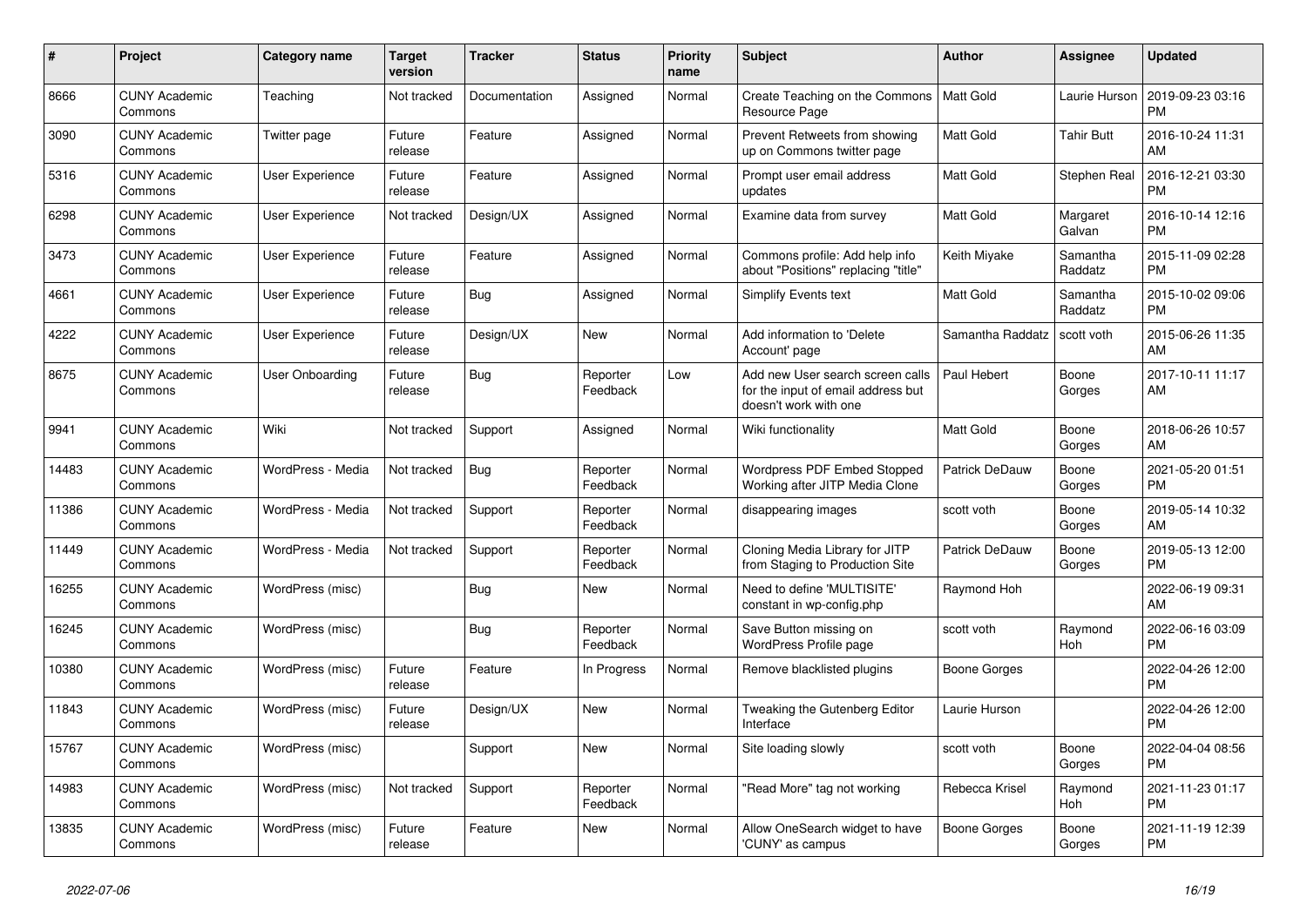| $\#$  | Project                         | <b>Category name</b> | <b>Target</b><br>version | <b>Tracker</b> | <b>Status</b>        | <b>Priority</b><br>name | <b>Subject</b>                                                                                               | Author                  | <b>Assignee</b>       | <b>Updated</b>                |
|-------|---------------------------------|----------------------|--------------------------|----------------|----------------------|-------------------------|--------------------------------------------------------------------------------------------------------------|-------------------------|-----------------------|-------------------------------|
| 14113 | <b>CUNY Academic</b><br>Commons | WordPress (misc)     | Future<br>release        | Bug            | Hold                 | Normal                  | Block Editor Not Working on this<br>page - Json error                                                        | scott voth              | Boone<br>Gorges       | 2021-03-05 11:01<br>AM        |
| 14074 | <b>CUNY Academic</b><br>Commons | WordPress (misc)     | Not tracked              | Support        | Reporter<br>Feedback | Normal                  | page password protection problem                                                                             | <b>Marilyn Weber</b>    |                       | 2021-03-02 11:03<br>AM        |
| 11624 | <b>CUNY Academic</b><br>Commons | WordPress (misc)     | Not tracked              | Support        | New                  | Normal                  | Change pages into posts or swap<br>database for a Commons site?                                              | Stephen Klein           | Raymond<br>Hoh        | 2019-07-09 11:04<br>AM        |
| 11024 | <b>CUNY Academic</b><br>Commons | WordPress (misc)     | Future<br>release        | <b>Bug</b>     | New                  | Normal                  | Subsites should not show "you<br>should update your .htaccess<br>now" notice after permalink setting<br>save | <b>Boone Gorges</b>     |                       | 2019-01-28 01:35<br><b>PM</b> |
| 10040 | <b>CUNY Academic</b><br>Commons | WordPress (misc)     | Not tracked              | Bug            | Reporter<br>Feedback | Normal                  | User doesn't see full list of themes                                                                         | <b>Matt Gold</b>        | Boone<br>Gorges       | 2018-07-25 10:12<br>AM        |
| 9346  | <b>CUNY Academic</b><br>Commons | WordPress (misc)     | Not tracked              | Bug            | <b>New</b>           | Normal                  | Clone cetls.bmcc.cuny.edu for<br>development                                                                 | Owen Roberts            | Raymond<br>Hoh        | 2018-03-06 05:35<br><b>PM</b> |
| 6755  | <b>CUNY Academic</b><br>Commons | WordPress (misc)     | Future<br>release        | Bug            | New                  | Normal                  | Cannot Deactivate Plugin                                                                                     | Laura Kane              |                       | 2016-11-16 01:12<br><b>PM</b> |
| 6332  | <b>CUNY Academic</b><br>Commons | WordPress (misc)     | Future<br>release        | Feature        | New                  | Normal                  | Allow uploaded files to be marked<br>as private in an ad hoc way                                             | <b>Boone Gorges</b>     |                       | 2016-10-17 11:41<br><b>PM</b> |
| 3657  | <b>CUNY Academic</b><br>Commons | WordPress (misc)     | Not tracked              | Feature        | <b>New</b>           | Normal                  | Create alert for GC email<br>addresses                                                                       | Matt Gold               | Matt Gold             | 2016-04-14 11:29<br><b>PM</b> |
| 636   | <b>CUNY Academic</b><br>Commons | WordPress (misc)     | Not tracked              | Support        | Assigned             | Normal                  | Create Lynda.com-like Table of<br><b>Contents for Prospective Tutorial</b><br>Screencasts                    | <b>Matt Gold</b>        | scott voth            | 2016-02-23 03:12<br><b>PM</b> |
| 2175  | <b>CUNY Academic</b><br>Commons | WordPress (misc)     | Not tracked              | Support        | Assigned             | Normal                  | Subscibe 2 vs. Jetpack<br>subscription options                                                               | local admin             | Matt Gold             | 2016-01-26 04:58<br><b>PM</b> |
| 1105  | <b>CUNY Academic</b><br>Commons | WordPress (misc)     | Future<br>release        | Feature        | Assigned             | Normal                  | Rephrase Blog Privacy Options                                                                                | <b>Matt Gold</b>        | Samantha<br>Raddatz   | 2015-11-09 06:19<br>PM        |
| 365   | <b>CUNY Academic</b><br>Commons | WordPress (misc)     | Future<br>release        | Feature        | Assigned             | Normal                  | <b>Create Mouseover Tooltips</b><br>throughout Site                                                          | Matt Gold               | Chris Stein           | 2015-11-09 06:18<br>PM        |
| 287   | <b>CUNY Academic</b><br>Commons | WordPress (misc)     | Future<br>release        | Feature        | Assigned             | Normal                  | Create troubleshooting tool for<br>account sign-up                                                           | Matt Gold               | Boone<br>Gorges       | 2015-11-09 06:17<br><b>PM</b> |
| 4388  | <b>CUNY Academic</b><br>Commons | WordPress (misc)     | Future<br>release        | <b>Bug</b>     | Assigned             | Normal                  | Repeated request for<br>authentication.                                                                      | Alice.Lynn<br>McMichael | Raymond<br><b>Hoh</b> | 2015-08-11 07:35<br><b>PM</b> |
| 3759  | <b>CUNY Academic</b><br>Commons | WordPress (misc)     | Future<br>release        | Feature        | Assigned             | Normal                  | Review Interface for Adding Users<br>to Blogs                                                                | <b>Matt Gold</b>        | Boone<br>Gorges       | 2015-03-24 05:52<br><b>PM</b> |
| 2167  | <b>CUNY Academic</b><br>Commons | WordPress (misc)     | Future<br>release        | Bug            | Assigned             | Normal                  | <b>CAC-Livestream Plugin Issues</b>                                                                          | Michael Smith           | Dominic<br>Giglio     | 2015-01-02 03:06<br><b>PM</b> |
| 1508  | <b>CUNY Academic</b><br>Commons | WordPress (misc)     | Future<br>release        | Feature        | Assigned             | Normal                  | Share login cookies across<br>mapped domains                                                                 | Boone Gorges            | Boone<br>Gorges       | 2012-07-02 12:12<br><b>PM</b> |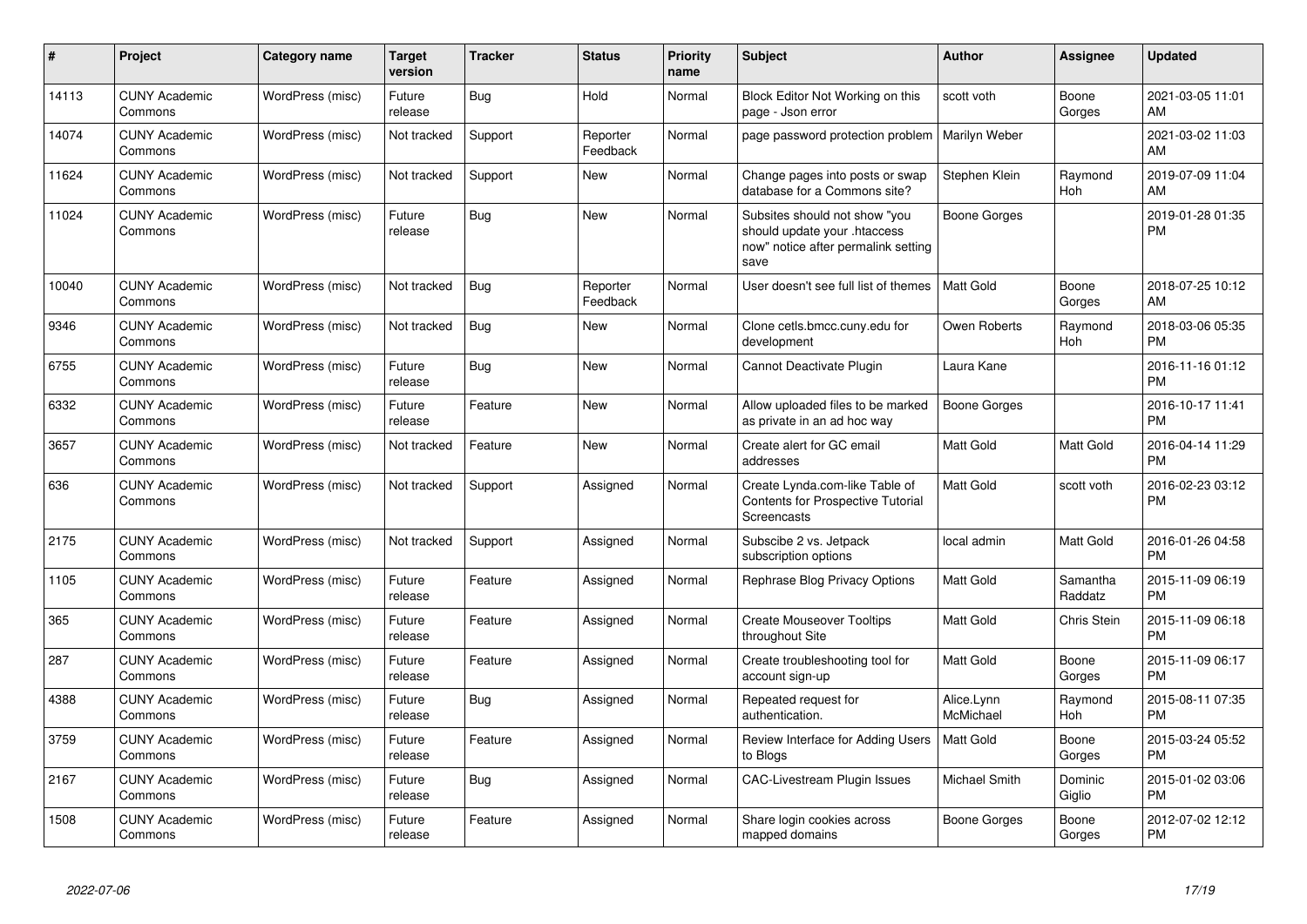| #     | Project                         | Category name            | Target<br>version | <b>Tracker</b> | <b>Status</b>        | <b>Priority</b><br>name | <b>Subject</b>                                                     | <b>Author</b>           | Assignee        | <b>Updated</b>                |
|-------|---------------------------------|--------------------------|-------------------|----------------|----------------------|-------------------------|--------------------------------------------------------------------|-------------------------|-----------------|-------------------------------|
| 16319 | <b>CUNY Academic</b><br>Commons | <b>WordPress Plugins</b> | 2.0.3             | Bug            | <b>New</b>           | Normal                  | <b>Request for Events Calendar Pro</b><br>5.14.2 update            | Raymond Hoh             | Raymond<br>Hoh  | 2022-07-01 04:16<br><b>PM</b> |
| 16314 | <b>CUNY Academic</b><br>Commons | <b>WordPress Plugins</b> |                   | Feature        | <b>New</b>           | Normal                  | Install Multicollab plug-in?                                       | Raffi<br>Khatchadourian |                 | 2022-06-29 03:44<br><b>PM</b> |
| 11649 | <b>CUNY Academic</b><br>Commons | <b>WordPress Plugins</b> | 2.0.3             | Bug            | In Progress          | Normal                  | CC license displayed on every<br>page                              | Gina Cherry             | Raymond<br>Hoh  | 2022-06-29 11:32<br>AM        |
| 12121 | <b>CUNY Academic</b><br>Commons | <b>WordPress Plugins</b> | 2.0.3             | Feature        | Reporter<br>Feedback | Normal                  | Embedding H5P Iframes on<br>Commons Site                           | Laurie Hurson           | Boone<br>Gorges | 2022-06-29 11:32<br>AM        |
| 13946 | <b>CUNY Academic</b><br>Commons | <b>WordPress Plugins</b> | 2.1.0             | Support        | Assigned             | Normal                  | Custom Embed handler For<br>OneDrive files                         | scott voth              | Raymond<br>Hoh  | 2022-05-26 10:46<br>AM        |
| 15516 | <b>CUNY Academic</b><br>Commons | <b>WordPress Plugins</b> |                   | <b>Bug</b>     | Reporter<br>Feedback | Normal                  | Can't publish or save draft of post<br>on wordpress.com            | Raffi<br>Khatchadourian | Raymond<br>Hoh  | 2022-03-02 05:52<br><b>PM</b> |
| 14987 | <b>CUNY Academic</b><br>Commons | <b>WordPress Plugins</b> | Future<br>release | Bug            | New                  | Normal                  | Elementor update causes<br>database freeze-up                      | Boone Gorges            | Boone<br>Gorges | 2021-11-29 12:02<br><b>PM</b> |
| 12741 | <b>CUNY Academic</b><br>Commons | <b>WordPress Plugins</b> | Not tracked       | Support        | Reporter<br>Feedback | Normal                  | Tableau Public Viz Block                                           | Marilyn Weber           | Raymond<br>Hoh  | 2020-05-12 11:00<br><b>AM</b> |
| 12573 | <b>CUNY Academic</b><br>Commons | <b>WordPress Plugins</b> | Future<br>release | Bug            | New                  | Normal                  | <b>CommentPress Core Issues</b>                                    | scott voth              |                 | 2020-03-24 04:32<br><b>PM</b> |
| 11788 | <b>CUNY Academic</b><br>Commons | <b>WordPress Plugins</b> | Future<br>release | Support        | Reporter<br>Feedback | Normal                  | Plugin Request - Browse Aloud                                      | scott voth              |                 | 2019-09-24 08:42<br>AM        |
| 11545 | <b>CUNY Academic</b><br>Commons | <b>WordPress Plugins</b> | Not tracked       | Support        | New                  | Normal                  | Twitter searches in WordPress                                      | Gina Cherry             | Matt Gold       | 2019-09-23 01:03<br><b>PM</b> |
| 11415 | <b>CUNY Academic</b><br>Commons | <b>WordPress Plugins</b> | Not tracked       | Bug            | Reporter<br>Feedback | Normal                  | Blog Subscriptions in Jetpack                                      | Laurie Hurson           |                 | 2019-05-14 10:34<br><b>AM</b> |
| 11120 | <b>CUNY Academic</b><br>Commons | <b>WordPress Plugins</b> | Not tracked       | Bug            | Reporter<br>Feedback | Normal                  | Events Manager Events Not<br>Showing Up                            | Mark Webb               |                 | 2019-02-27 04:10<br><b>PM</b> |
| 9926  | <b>CUNY Academic</b><br>Commons | <b>WordPress Plugins</b> | Future<br>release | Bug            | New                  | Normal                  | twitter-mentions-as-comments<br>cron jobs can run long             | Boone Gorges            | Boone<br>Gorges | 2018-10-24 12:34<br><b>PM</b> |
| 9289  | <b>CUNY Academic</b><br>Commons | <b>WordPress Plugins</b> | Future<br>release | <b>Bug</b>     | Reporter<br>Feedback | Normal                  | Email Users Plugin                                                 | Laurie Hurson           | Boone<br>Gorges | 2018-10-24 12:34<br><b>PM</b> |
| 9947  | <b>CUNY Academic</b><br>Commons | <b>WordPress Plugins</b> | Future<br>release | Feature        | Reporter<br>Feedback | Normal                  | Install H5P quiz plugin                                            | <b>Matt Gold</b>        | Boone<br>Gorges | 2018-09-11 11:01<br><b>AM</b> |
| 9515  | <b>CUNY Academic</b><br>Commons | <b>WordPress Plugins</b> | Not tracked       | Bug            | Reporter<br>Feedback | Normal                  | Text to Speech plugin - "More<br>Slowly" checkbox not working      | scott voth              | Boone<br>Gorges | 2018-06-13 02:26<br><b>PM</b> |
| 9211  | <b>CUNY Academic</b><br>Commons | <b>WordPress Plugins</b> | Future<br>release | Support        | Reporter<br>Feedback | Normal                  | Auto-Role Setting in Forum Plugin<br><b>Causing Some Confusion</b> | Luke Waltzer            | Boone<br>Gorges | 2018-03-13 11:44<br>AM        |
| 8498  | <b>CUNY Academic</b><br>Commons | <b>WordPress Plugins</b> | Future<br>release | Feature        | <b>New</b>           | Low                     | <b>Gravity Forms Email Users</b>                                   | Raffi<br>Khatchadourian | Matt Gold       | 2017-10-13 12:58<br>PM        |